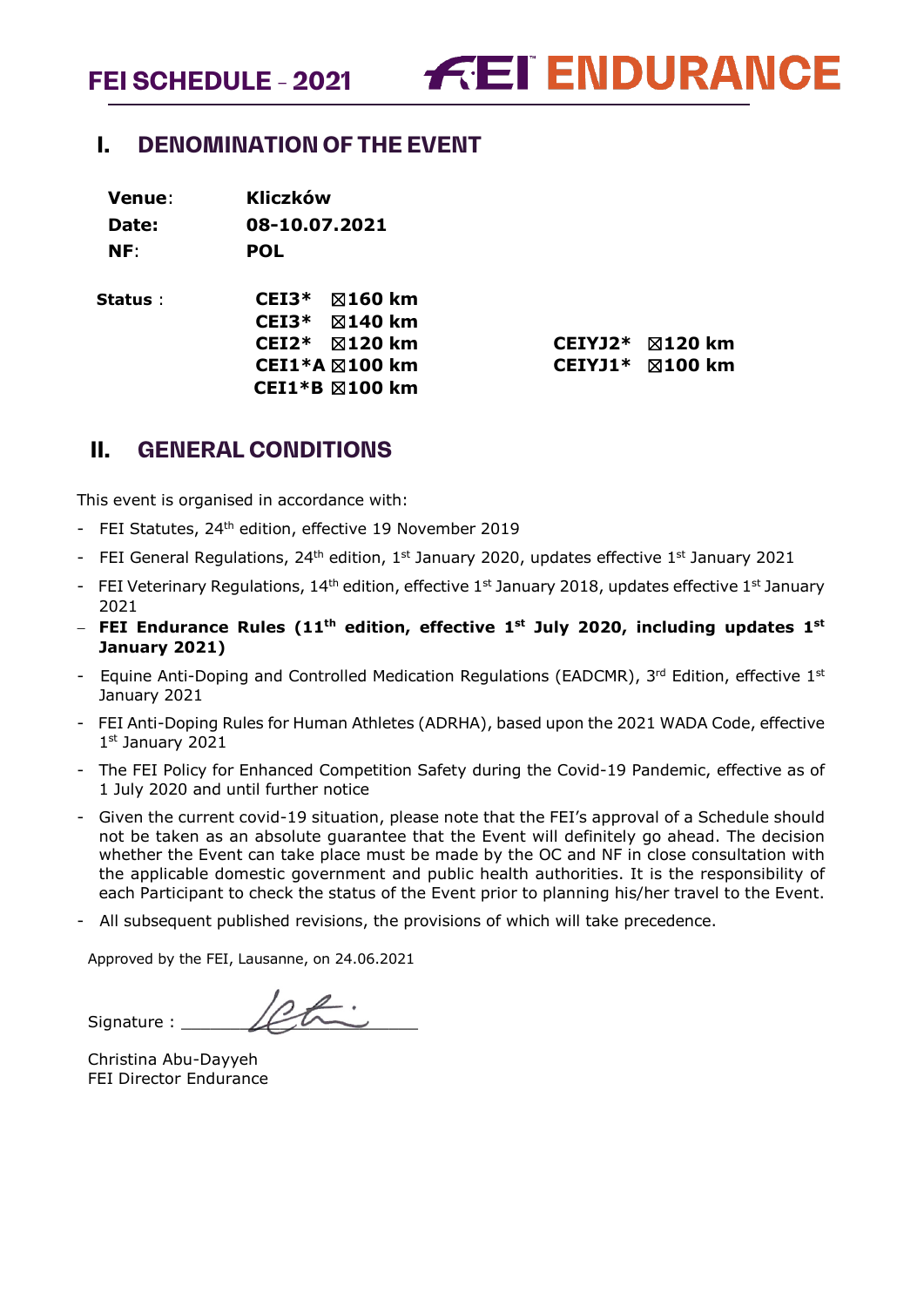# **FEI ENDURANCE**

#### <span id="page-1-0"></span>**III. CONTENTS**

| Ι.    |          |                                                                    |  |
|-------|----------|--------------------------------------------------------------------|--|
| II.   |          |                                                                    |  |
| III.  |          |                                                                    |  |
| IV.   |          |                                                                    |  |
| V.    |          |                                                                    |  |
|       | 1.       |                                                                    |  |
|       | 2.<br>3. |                                                                    |  |
| VI.   |          |                                                                    |  |
| VII.  |          |                                                                    |  |
|       | 1.       |                                                                    |  |
|       | 2.       |                                                                    |  |
| VIII. |          |                                                                    |  |
| IX.   |          |                                                                    |  |
|       | 1.       |                                                                    |  |
|       | 2.       |                                                                    |  |
|       | 3.       |                                                                    |  |
|       | 4.       |                                                                    |  |
| Х.    |          |                                                                    |  |
|       | 1.       |                                                                    |  |
|       | 2.<br>3. |                                                                    |  |
|       | 4.       |                                                                    |  |
|       | 5.       |                                                                    |  |
| XI.   |          |                                                                    |  |
|       | 1.       |                                                                    |  |
|       | 2.       |                                                                    |  |
| XII.  |          | LOGISTICAL / ADMINISTRATIVE / TECHNICAL INFORMATION  12            |  |
|       | 1.       |                                                                    |  |
|       | 2.       |                                                                    |  |
|       | 3.       |                                                                    |  |
|       | 4.       | Advertising And Publicity On Athletes And Horses (Art. Gr 135)13   |  |
|       | 5.       |                                                                    |  |
|       | 6.       |                                                                    |  |
|       | 7.       |                                                                    |  |
|       | 8.<br>9. |                                                                    |  |
| XIII. |          |                                                                    |  |
|       | 1.       |                                                                    |  |
|       | 2.       |                                                                    |  |
|       | 3.       |                                                                    |  |
|       | 4.       |                                                                    |  |
|       | 5.       |                                                                    |  |
|       | 6.       |                                                                    |  |
|       | 7        | Equine Anti-Doping And Controlled Medication Programme (EADCMP) 17 |  |
| XIV.  |          |                                                                    |  |
| XV.   |          | THE FEI POLICY FOR ENHANCED COMPETITION SAFETY DURING THE COVID-19 |  |
|       | 1.       |                                                                    |  |
|       | 2.       |                                                                    |  |
|       | 3.       |                                                                    |  |
|       | 4.       |                                                                    |  |
|       | 5.       |                                                                    |  |
|       | 6.       |                                                                    |  |
|       | 7.       |                                                                    |  |
|       | 7.1      |                                                                    |  |
|       | 7.2      |                                                                    |  |
|       |          |                                                                    |  |
| XVI.  |          |                                                                    |  |
|       | 1.       |                                                                    |  |
|       | 2.       |                                                                    |  |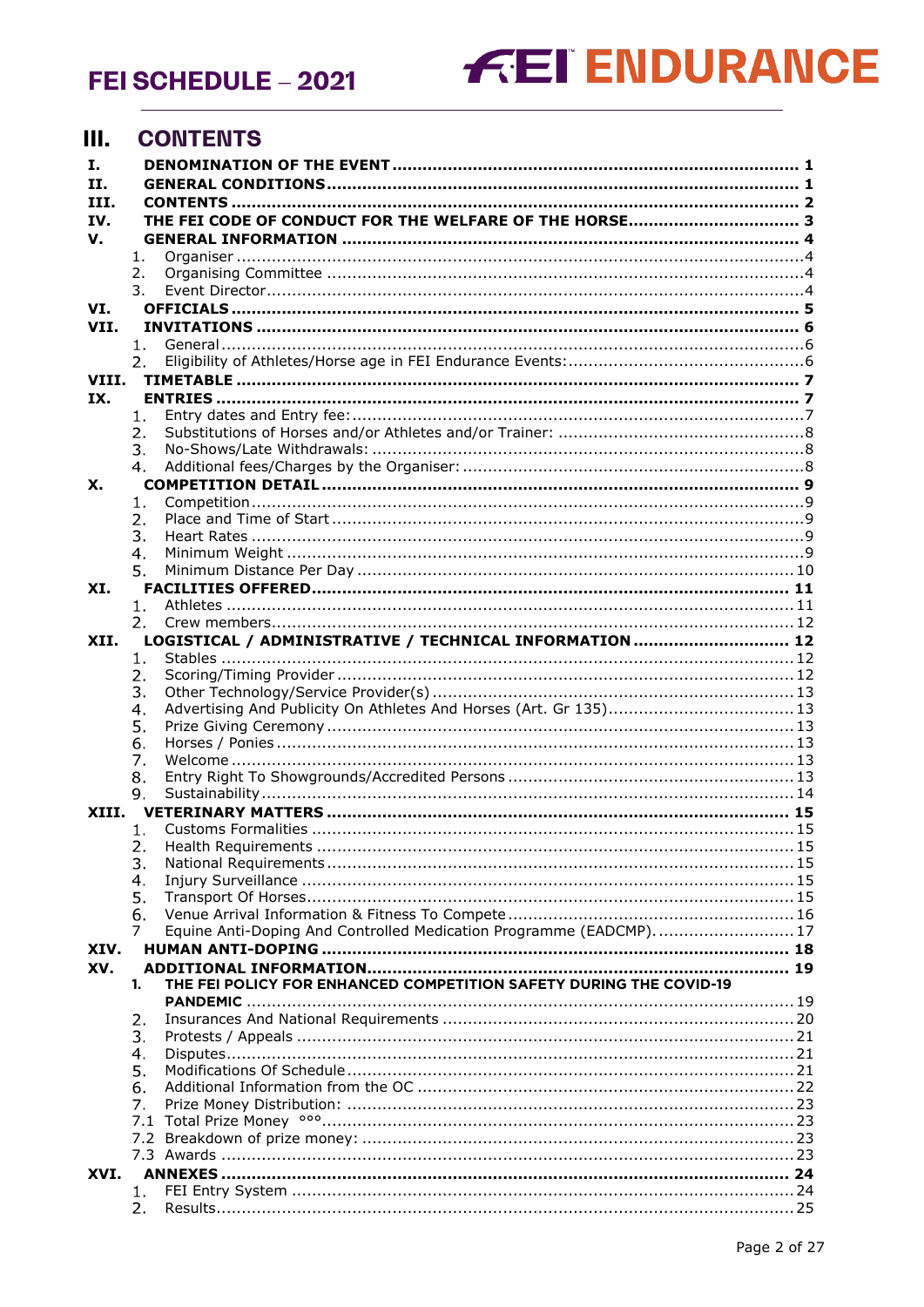# <span id="page-2-0"></span>**IV. THE FEI CODE OF CONDUCT FOR THE WELFARE OF THE HORSE**

The Fédération Equestre Internationale (FEI) expects all those involved in international equestrian sport to adhere to the FEI's Code of Conduct and to acknowledge and accept that at all times the welfare of the horse must be paramount and must never be subordinated to competitive or commercial influences.

- 1. At all stages during the preparation and training of competition horses, welfare must take precedence over all other demands. This includes good horse management, training methods, farriery and tack, and transportation.
- 2. Horses and competitors must be fit, competent and in good health before they are allowed to compete. This encompasses medication use, surgical procedures that threaten welfare or safety, pregnancy in mares and the misuse of aids.
- 3. Events must not prejudice horse welfare. This involves paying careful attention to the competition areas, ground surfaces, weather conditions, stabling, site safety and fitness of the horse for onward travel after the event.
- 4. Every effort must be made to ensure that horses receive proper attention after they have competed and that they are treated humanely when their competition careers are over. This covers proper veterinary care, competition injuries, euthanasia and retirement.
- 5. The FEI urges all involved with the sport to attain the highest levels of education in their areas of expertise.

A full copy of this Code can be obtained from the:

Fédération Equestre Internationale HM King Hussein I Building Chemin de la Joliette 8 1006 Lausanne, Switzerland. Telephone: +41 21 310 47 47.

The Code is available in English & French. The Code is also available on the FEI's website: *inside.fei.org*.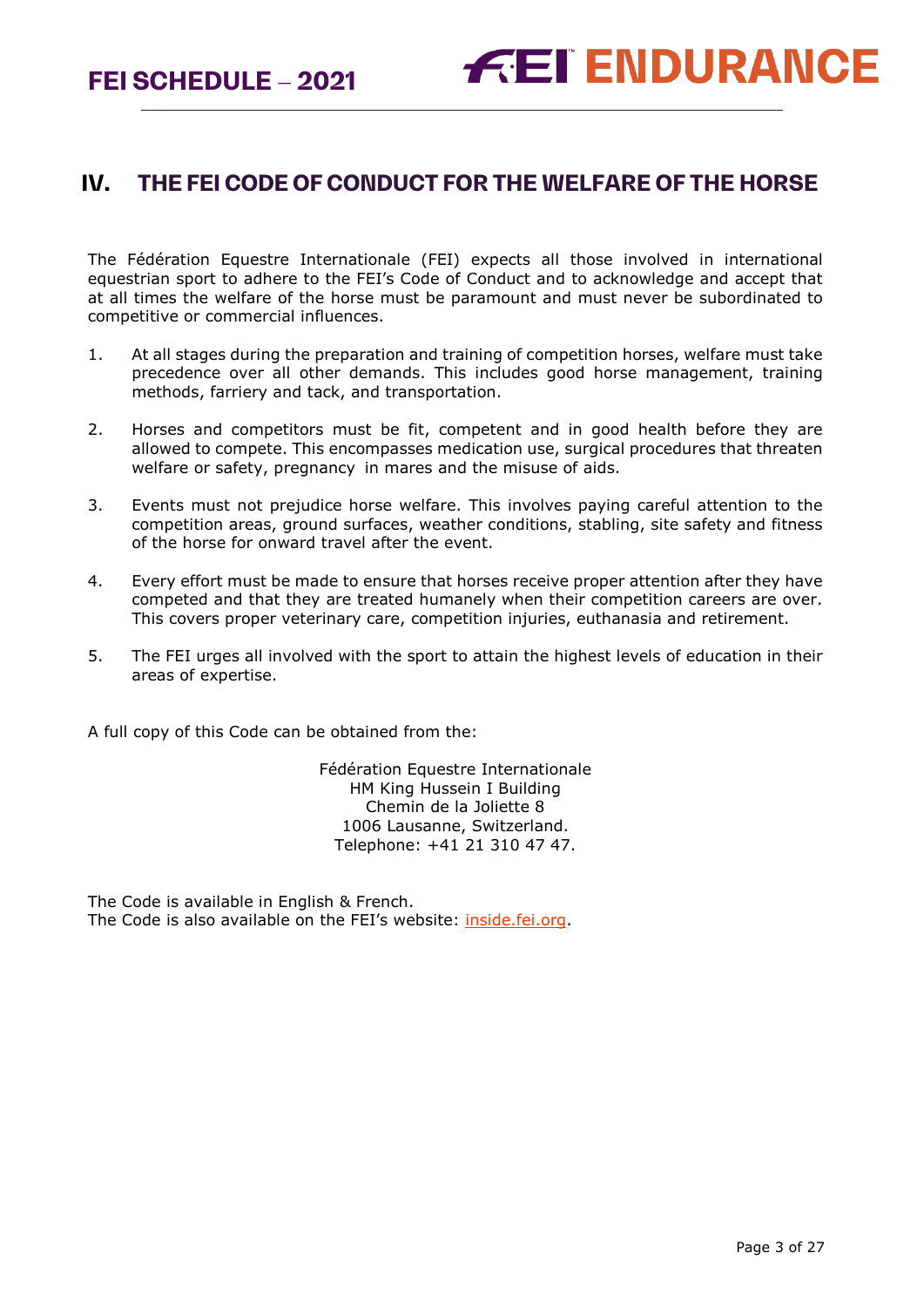

# <span id="page-3-0"></span>**V. GENERAL INFORMATION**

#### <span id="page-3-1"></span>**1. Organiser**

| Name:                                     | Zamek Kliczków                    |
|-------------------------------------------|-----------------------------------|
| Address:                                  | Kliczków 8, 59-724 Osiecznica     |
| Telephone:                                | +48 600 393 260                   |
| Email:                                    | endurance@kliczkow.com.pl         |
| Website:                                  | www.kliczkow.com.pl               |
| Accessibility Details of the Show Ground: |                                   |
| Address:                                  | Zamek Kliczków                    |
| Telephone:                                | Kliczków 8, 59-724 Osiecznica     |
| <b>GPS Coordinates</b>                    | 51° 20' 10.84" N, 15° 26' 1.25" E |

Accessibility details (directions by road, nearest airport / train station): MOTORWAY A4 FROM WROCŁAW AIRPORTS:WROCŁAW (WRO) – 137KM, BERLIN (SXF) – 203KM, PRAHA (PRG) - 230KM

## <span id="page-3-2"></span>**2. Organising Committee**

| Honorary President:     | Tomasz Kopyczyński |
|-------------------------|--------------------|
| President of the Event: | Tomasz Kopyczyński |
| Show Secretary:         | Tomasz Kopyczyński |
| Press Officer:          | Tomasz Kopyczyński |

# <span id="page-3-3"></span>**3. Event Director**

| Name:         | Tomasz Kopyczyński            |
|---------------|-------------------------------|
| Address:      | Kliczków 8, 59-724 Osiecznica |
| Telephone:    | +48 75 734 0 700              |
| Mobile Phone: | +48 600 393 260               |
| Email:        | endurance@kliczkow.com.pl     |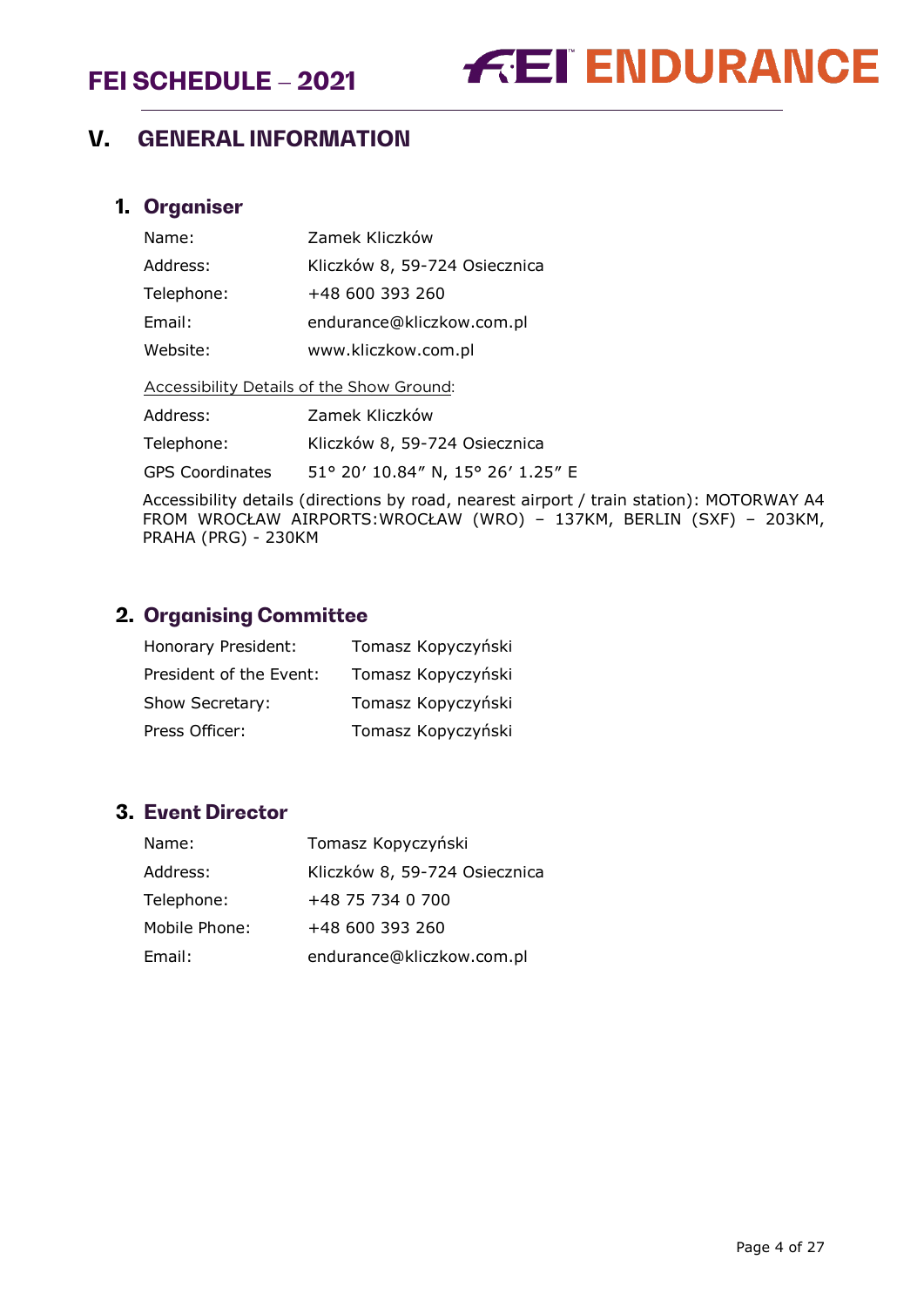# **FEI ENDURANCE**

# **VI. OFFICIALS**

**The NF confirms that all officials listed below are in compliance with the FEI Officials' Code of Conduct**

|                         | CEI3*(160km), CEI3*(140km), CEI2*, CEI1*A, CEI1*B, CEIYJ2*, CEIYJ1* 08-10.07.2021 |                                              |               |                                     |            |                |                            |  |
|-------------------------|-----------------------------------------------------------------------------------|----------------------------------------------|---------------|-------------------------------------|------------|----------------|----------------------------|--|
| <b>Ref</b>              | <b>Panel</b>                                                                      | <b>Function</b>                              | <b>FEI ID</b> | <b>Name</b>                         | <b>NF</b>  | <b>Level</b>   | <b>Contact Email</b>       |  |
|                         |                                                                                   |                                              |               |                                     |            |                | *compulsory                |  |
| 1                       | Ground Jury                                                                       | <b>Ground Jury President *</b>               | 10049591      | MAŁGORZATA KRAM                     | POL        | 3              | rajdy@jazdakonna.pl        |  |
|                         |                                                                                   | Ground Jury Member                           | 10043960      | <b>VLADIMIR PAZITNY</b>             | <b>SVK</b> | 3              | appaloosa67@hotmail.com    |  |
|                         |                                                                                   | Ground Jury Member                           | 10199966      | <b>GRAŻYNA KAŃKA</b>                | POL        | <b>NAT</b>     |                            |  |
|                         |                                                                                   | Ground Jury Member                           | 000           | MAGDALENA PIATEK                    | POL        | <b>NAT</b>     | 000                        |  |
| $\overline{2}$          | Foreign Judge                                                                     | <b>Foreign Judge</b>                         |               | Relaxed due to Covid-19             |            |                |                            |  |
| 3                       | <b>Technical Delegate</b>                                                         | <b>Technical Delegate *</b>                  | 10043960      | <b>VLADIMIR PAZITNY</b>             | <b>SVK</b> | 3              | appaloosa67@hotmail.com    |  |
| 4                       | <b>Chief Steward</b>                                                              | <b>Chief Steward *</b>                       | 10049544      | PAWEŁ KLESZCZ                       | POL        | 3              | kleszcz@kleszcz.eu         |  |
| 5.                      | <b>Assistant Stewards</b>                                                         | <b>Assistant Steward</b>                     | 10115646      | EWA SOŁEK-KOWALSKA                  | POL        | $\overline{2}$ | ewa.solek@interregio.pl    |  |
|                         |                                                                                   | <b>Assistant Steward</b>                     | 10119177      | PAWEŁ KOWALSKI                      | POL        | $\overline{2}$ | pkowalski@a-co.pl          |  |
|                         |                                                                                   | <b>Assistant Steward</b>                     | 000           | ANNA KRZESIEWICZ                    | POL        | <b>NAT</b>     | asanek10@wp.pl             |  |
| 6                       | FEI Foreign<br>Veterinary                                                         | <b>Foreign Veterinary Delegate</b>           | 10053654      | HALLVARD SOMMERSETH                 | <b>UAE</b> | 3              | hallsom@online.no          |  |
|                         | FEI Veterinary                                                                    | <b>Veterinary Commission President*</b>      | 10049570      | PIOTR SZPOTAŃSKI                    | POL        | 3              | p.szpotanski@gmail.com     |  |
|                         | Delegate or<br>Veterinary                                                         | Veterinary Commission Member                 | 10052934      | JACEK KAŃKA                         | POL        | 3              | 000                        |  |
|                         | Commission                                                                        | Veterinary Commission Member                 | 10051546      | <b>BARNARD TUREK</b>                | POL        | $\overline{2}$ | bernardturek@gmail.com     |  |
|                         |                                                                                   | Veterinary Commission Member                 | 10050345      | PETR JAHN                           | CZE        | 3              | jahnp@vfu.cz               |  |
|                         |                                                                                   | Veterinary Commission Member                 | 10098495      | ZUZANA ZEZULKOVA                    | <b>CZE</b> | 3              | zuzana.zezulkova@seznam.cz |  |
| $\overline{\mathbf{z}}$ | Treating                                                                          | <b>Treating Veterinarian President *</b>     | 10049569      | WOJCIECH PIEKAŁKIEWICZ              | POL        | 3              | 0048 781 644 236           |  |
|                         | Veterinarians<br>Veterinary Service                                               | <b>Endurance Veterinary Treatment Member</b> | 000           | SEBASTIAN MAJ                       | POL        | <b>NAT</b>     | 000                        |  |
|                         | Manager (VSM)                                                                     | 24 Hours Veterinary Service Manager (VSM)    | 10049569      | WOJCIECH PIEKAŁKIEWICZ              | POL        | 3              | 0048 781 644 236           |  |
| 8                       | Medical Doctor /<br><b>Medical Services</b>                                       | <b>Medical Doctor *</b>                      | 000           | RESCUE - ED W&W<br>Waldemar Woźniak | POL        | 000            | 0048 609 212 511           |  |
| 9                       | Farrier                                                                           | Farrier *                                    | 000           | PAWEŁ ZMACZYŃSKI                    | POL        | 000            | 0048 607 621 501           |  |
| 10                      | IGA's                                                                             | <b>Independent Governance Advisor</b>        | 000           | 000                                 | 000        | 000            | 000                        |  |

<span id="page-4-0"></span>Please note that the schedule has been approved under the provision that all appointed Officials have successfully passed the on-line FEI Competency Evaluation Test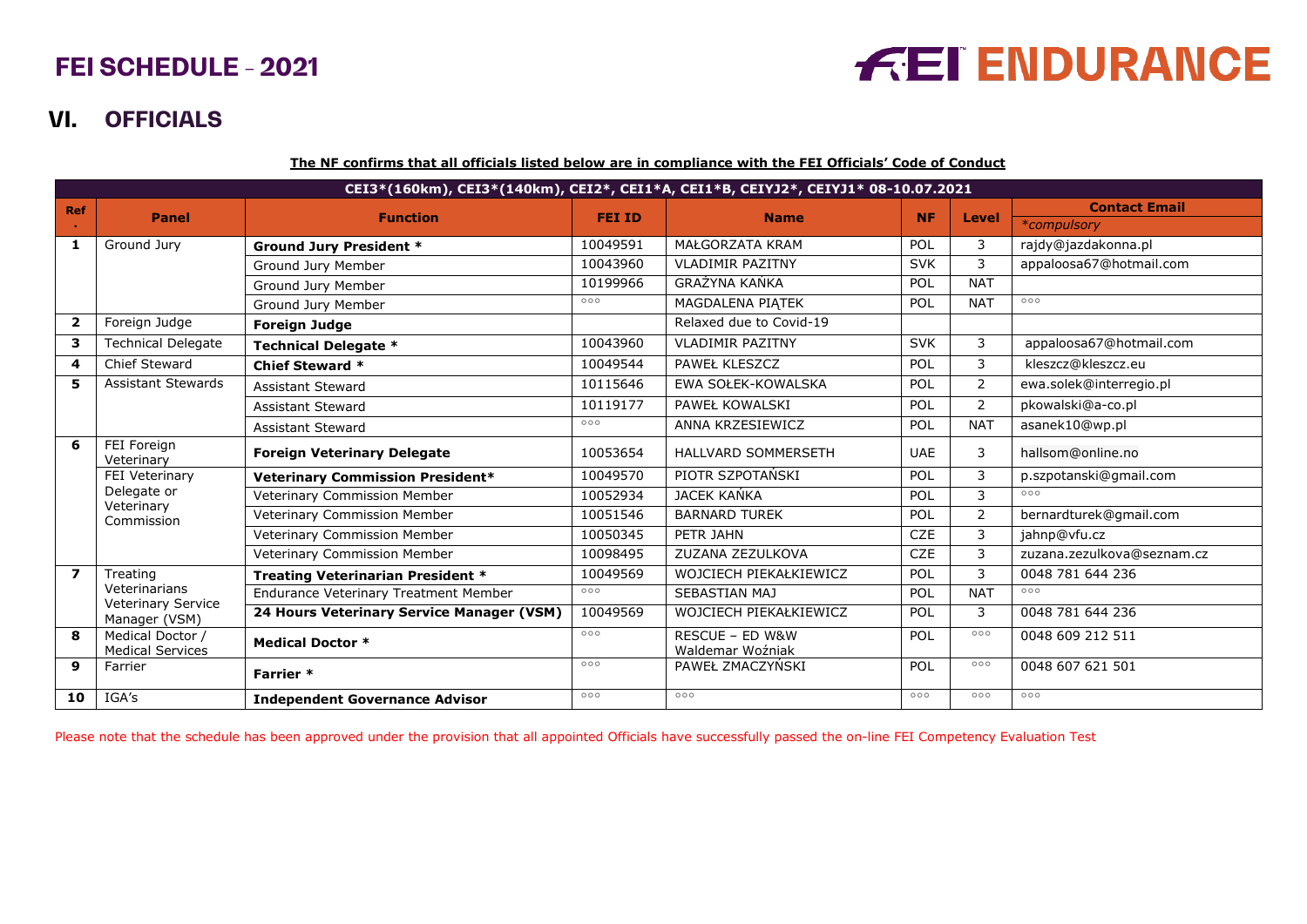

## <span id="page-5-0"></span>**VII. INVITATIONS**

#### <span id="page-5-1"></span> $1<sub>1</sub>$ **General**

#### **a) Championships & CEIOs**

Please refer to Art. 843.2 of the FEI Endurance Rules

#### **b) CEIs**

| Countries invited (name)                 | ALL COUNTRIES |
|------------------------------------------|---------------|
| Number of competitors per country        | UNLIMITED     |
| Number of horses per competitor (max 2.) |               |

# <span id="page-5-2"></span>**Eligibility of Athletes/Horse age in FEI Endurance Events:**

| <b>Event Category</b>                               | <b>Age of Athletes</b>                                                                                                                                                                                   | <b>Age of Horses</b> | <b>Age of Trainer</b> |
|-----------------------------------------------------|----------------------------------------------------------------------------------------------------------------------------------------------------------------------------------------------------------|----------------------|-----------------------|
|                                                     | Art. 826 End. Rules                                                                                                                                                                                      | Art. 827 End. Rules  | Art. 826 End. Rules   |
| 3* Championships and CEIO 3*<br>$(160 \text{ km})$  | From the year they                                                                                                                                                                                       | Min 9 years old      |                       |
| 2* Senior Championships and<br>CEIO 2* (120-139 km) | reach the age of<br>fourteen (14).                                                                                                                                                                       | Min 8 years old      |                       |
| 2* Junior/Young Rider<br>Championships (120-139 km) | From the year they<br>reach the age of<br>fourteen (14) until the<br>end of the year they<br>reach the age of twenty<br>one (21).<br>(as per Appendix A - Definitions<br>of the FEI General Regulations) | Min 8 years old      | Min. 18 years old     |
| 1* Senior Championships and<br>CEIO 1* (100-119 km) | From the year they<br>reach the age of                                                                                                                                                                   | Min 7 years old      |                       |
| <b>Young Horses Championships</b>                   | fourteen (14).                                                                                                                                                                                           | Min. 8 years old     |                       |
| CEI 3* and CEIYJ 3*                                 | From the year they                                                                                                                                                                                       | Min 8 years old      |                       |
| CEI $2^*$ and CEIYJ $2^*$                           | reach the age of                                                                                                                                                                                         | Min 7 years old      | Min. 18 years old     |
| CEI 1* and CEIYJ1*                                  | fourteen (14).                                                                                                                                                                                           | Min 6 years old      |                       |

#### **Article 124 (GRs) - Young Riders, Juniors, Pony Riders, Children and Veterans**

- 1. Athletes of the appropriate age may take part in FEI Competitions and FEI Championships of more than one (1) Category for Young Riders, Juniors and Pony Riders, but in each Discipline only in one (1) of these FEI Championships in any one (1) calendar year.
- 2. Athletes may take part in FEI Senior Competitions and Championships from the beginning of the year they reach the age of 18 (eighteen) but they may only take part either in a Junior or a Young Rider or a FEI Championship for Seniors in the same Discipline in any calendar year. Further exceptions regarding age limits are set forth in the Sport Rules of the relevant Disciplines.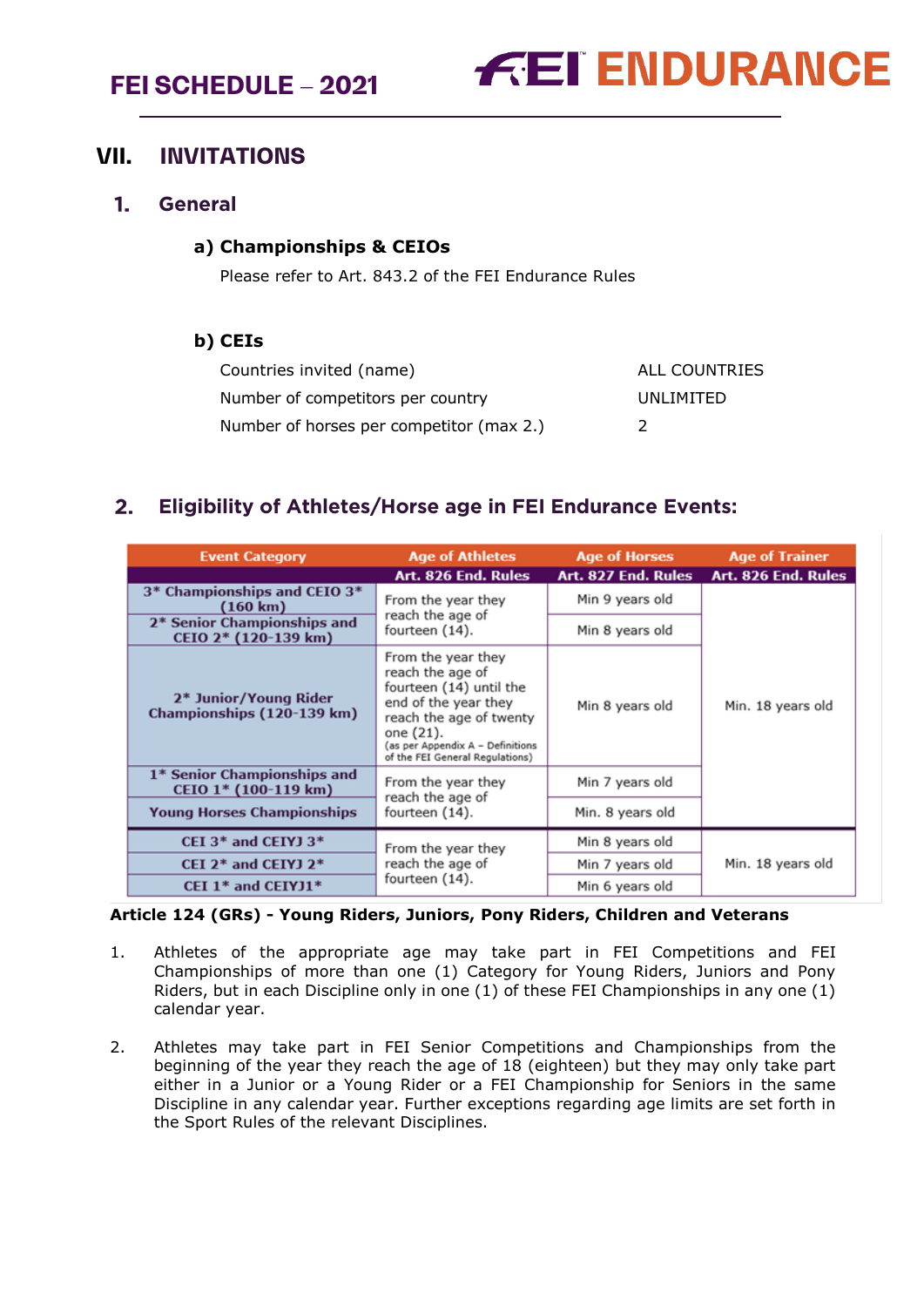

# <span id="page-6-0"></span>**VIII. TIMETABLE**

(to be filled for each Event, please add rows if necessary)

| Opening of stables:                                                                              | Date: 07.07.2021 Time: 2 PM                                                                              |
|--------------------------------------------------------------------------------------------------|----------------------------------------------------------------------------------------------------------|
| Veterinary Examination:                                                                          | Upon arrival                                                                                             |
| Inspection:<br>Veterinary<br>$\bullet$ First<br>CEI3*160KM, CEI1*A                               | Date: 08.07.2021 Time: 5 PM                                                                              |
| Inspection:<br>Veterinary<br>$\bullet$ First<br>CEI3*140KM, CEI2*, CEI1*B, CEIYJ2*,<br>$CEIYJ1*$ | Date: 09.07.2021 Time: 4 PM                                                                              |
| Final Veterinary Inspection:<br>$\bullet$                                                        | Within 20 min after arrival                                                                              |
| Best Condition Award CEI3*160KM:<br><b>IMPORTNAT</b> – if there will be a minimum<br>$\bullet$   | Date: 09.07.2021 Time:<br>1 hour after the arrival of the first one that<br>has the right to be admitted |
| of 6 horses in the competition CEI3*160KM                                                        |                                                                                                          |

# <span id="page-6-1"></span>**IX. ENTRIES**

#### **IMPORTANT**

- Entries must be made by NFs through the FEI Entry System for all categories of this Event [\(https://entry.fei.org\)](https://entry.fei.org/);
- Additional documentation can be found at this link: **[Click Here](https://inside.fei.org/fei/your-role/it-services/fei-entry-system/fei-entry-system-endurance)**
- All Athletes and Horses participating in any International Competition must be registered with the FEI;
- Athletes and/or Horses present at the Event without having been entered through the FEI's Online Entry System will be automatically disqualified unless compelling circumstances warrant otherwise.

## <span id="page-6-2"></span>**Entry dates and Entry fee:**

| <b>Event</b>          | <b>Definite entry date</b> | Last substitution date and time<br>1h prior to the first vet inspection | <b>Entry Fee</b> |
|-----------------------|----------------------------|-------------------------------------------------------------------------|------------------|
| CEI3*160km 05.07.2021 |                            | 08.07.2021 4 PM                                                         | <b>485 EURO</b>  |
| $CEI1*A$              | 05.07.2021                 | 08.07.2021 4 PM                                                         | <b>315 EURO</b>  |
| CEI3*140km 05.07.2021 |                            | 09.07.2021 3 PM                                                         | <b>485 EURO</b>  |
| $CEI2*$               | 05.07.2021                 | 09.07.2021 3 PM                                                         | <b>315 EURO</b>  |
| $CEI1*B$              | 05.07.2021                 | 09.07.2021 3 PM                                                         | <b>315 EURO</b>  |
| CEIYJ2*               | 05.07.2021                 | 09.07.2021 3 PM                                                         | <b>315 EURO</b>  |
| $CEIYJ1*$             | 05.07.2021                 | 09.07.2021 3 PM                                                         | <b>315 EURO</b>  |

Entries have to be in accordance with Art. 844 of Endurance Rules and Art. 116 of the General Regulations

#### IMPORTANT

IF LESS THAN THREE HORSES ENTER THE CEI3 \* COMPETITION, THE ORGANIZER RESERVES THE RIGHT TO CANCEL THE EVENT (the organizer returns the entry fee).

The national competition CEN3\* 140km will be run simultaneously with the international competition CEI3\* 140km (10.07.2021).

The national competition CEN2\* will be run simultaneously with the international competition CEI2\* (10.07.2021).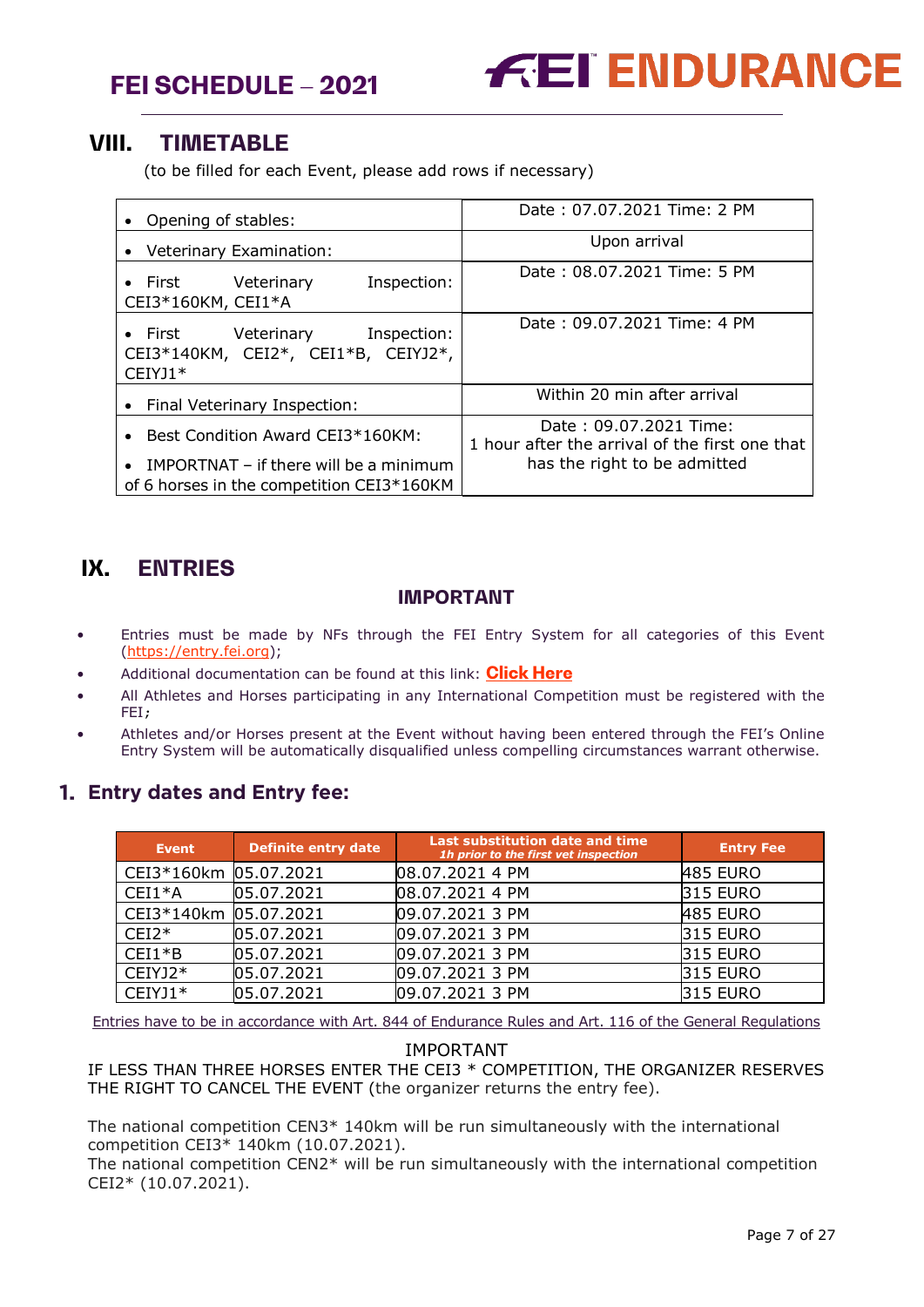

The national competition CEN1\* will be run simultaneously with the international competition CEI1\*B (10.07.2021).

The national competition CENYJ1\* will be run simultaneously with the international competition CEIYJ1\* (10.07.2021).

In additional, other national competitions will be held on 09-10.07.2021, regardless of international competitions.

## <span id="page-7-0"></span>**Substitutions of Horses and/or Athletes and/or Trainer:**

846.1 After the deadline for Definite Entries:

846.1.1 substitution of Horses and/or Athletes may only be made with the permission of the National Federation and the OC, such consent not to be unreasonably withheld. All substituted Horses and/or Athletes must be correctly qualified for the Competition;

846.1.2 the registered Trainer of a Horse taking part in the Competition may not be substituted.

## <span id="page-7-1"></span>**No-Shows/Late Withdrawals:**

"NB: In the case of withdrawals after the date of definite entries or no-shows the athletes of the respective NF will be held liable to reimburse the organiser for the actual financial loss incurred by the organizer (i.e. stabling and hotel expenses) as a result of the late withdrawal or no-show."

#### **Amount charged: 100% entry fee**

## <span id="page-7-2"></span>**Additional fees/Charges by the Organiser:**

All additional fees must be listed hereunder with the details of the amounts to be charged and approved by the FEI. Only fees approved by the FEI and listed in the approved schedule can be charged by the organiser.

EADCMP Fee: Included in entry fee⊠ Not included in entry fee□

Lower Level Events (CIMs) CHF 18 per horse per event *(For definition of CIMs see Appendix E of the FEI General Regulations)*

Higher Level Events CHF 25 per horse per event *(All other events not defined as CIMs)*

| Electricity:                          | 20 EURO<br>000 |
|---------------------------------------|----------------|
| Manure disposal                       |                |
| Forage                                | 000            |
| Straw                                 | 000            |
| Shavings                              | NO.            |
| Hay                                   | 4 EURO         |
| Ice                                   | 3 EURO/3 KG    |
| Box with straw included in entry fee. |                |

#### **All aforementioned amounts are including VAT**

VAT Number of the OC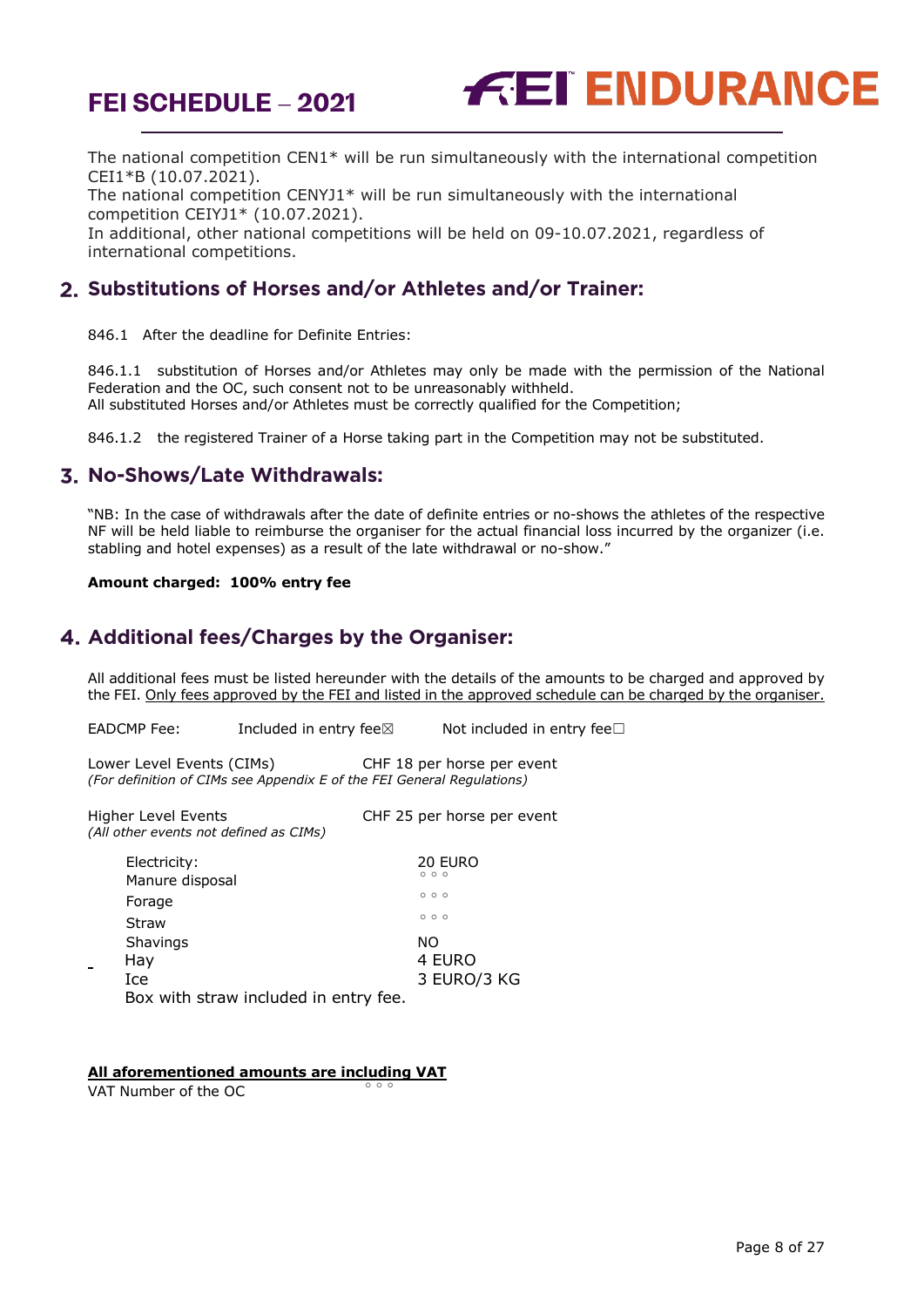# <span id="page-8-1"></span><span id="page-8-0"></span>**X. COMPETITION DETAIL**

#### **1. Competition**

| Classification  | Team                   | $\boxtimes$ Individual                                                               |  |  |
|-----------------|------------------------|--------------------------------------------------------------------------------------|--|--|
| Time limit      |                        | 12km/h - CEI3*160km, CEI3*140km, CEI2*, CEIYJ2*                                      |  |  |
|                 |                        | $10km/h$ - CEI1*A, CEI1*B, CEIYJ1*                                                   |  |  |
| Starting method | $\boxtimes$ Mass start | $\Box$ Staggered start                                                               |  |  |
|                 |                        | (only for CEI1* or $2^{nd}$ day of a 2-day events)                                   |  |  |
| Type of ground  |                        | Substrate: equal, mainly diverse forest roads, grassy and                            |  |  |
|                 |                        | sandy substratum. The route is very pleasant, it runs mainly through forests, fields |  |  |

and through the heath. Altitude differentials - 30 m.

## <span id="page-8-2"></span>**Place and Time of Start**

| <b>Event</b> | Date of<br>competition | <b>Time of</b><br><b>Start</b> | <b>Place of start</b> | <b>Altitude</b><br>differentials |
|--------------|------------------------|--------------------------------|-----------------------|----------------------------------|
| CEI3* 160KM  | 09.07.2021             | 5:45 AM                        | Castle Kliczków       | up to 30 m                       |
| $CEI1*A$     | 09.07.2021             | 6:30 AM                        | Castle Kliczków       | up to 30 m                       |
| CEI3* 140KM  | 10.07.2021             | 5:45 AM                        | Castle Kliczków       | up to 30 m                       |
| $CEI2*$      | 10.07.2021             | $6:15$ AM                      | Castle Kliczków       | up to 30 m                       |
| $CEIYJ2*$    | 10.07.2021             | 6:30 AM                        | Castle Kliczków       | up to 30 m                       |
| $CEI1*B$     | 10.07.2021             | 7:00 AM                        | Castle Kliczków       | up to 30 m                       |
| CEIYJ1*      | 10.07.2021             | 7:30 AM                        | Castle Kliczków       | up to 30 m                       |

## <span id="page-8-3"></span>**3. Heart Rates**

| <b>Presentation Time</b> | <b>Requirements</b>                                                                                    |
|--------------------------|--------------------------------------------------------------------------------------------------------|
| On Loops                 | 64 bpm within 15mn of crossing the end line of each loop                                               |
| From Halfway point       | If at first presentation HR more than 68 bpm, must do a<br>re-inspection before starting the next loop |
| Final Loop               | 64 bpm within 20mn of crossing the end line of final loop                                              |

# <span id="page-8-4"></span>**Minimum Weight**

| <b>Event</b>                                      | Minimum weight |
|---------------------------------------------------|----------------|
| <b>Young Rider/Junior</b>                         |                |
| Young Rider/Junior Competitions and Championships | 60 kg          |
| <b>Senior</b>                                     |                |
| CEI $1*$ and CEI $2*$                             | 70 kg          |
| CEI $3*$                                          | 75 kg          |
| CEIOs and Championships                           | 75 kg          |

805.3.3 Weight control must be carried out before the start of the Competition and (if so requested by an FEI Official) after the finish. Weight control inspections may also take place at random at any time during the Competition on request by an FEI Official.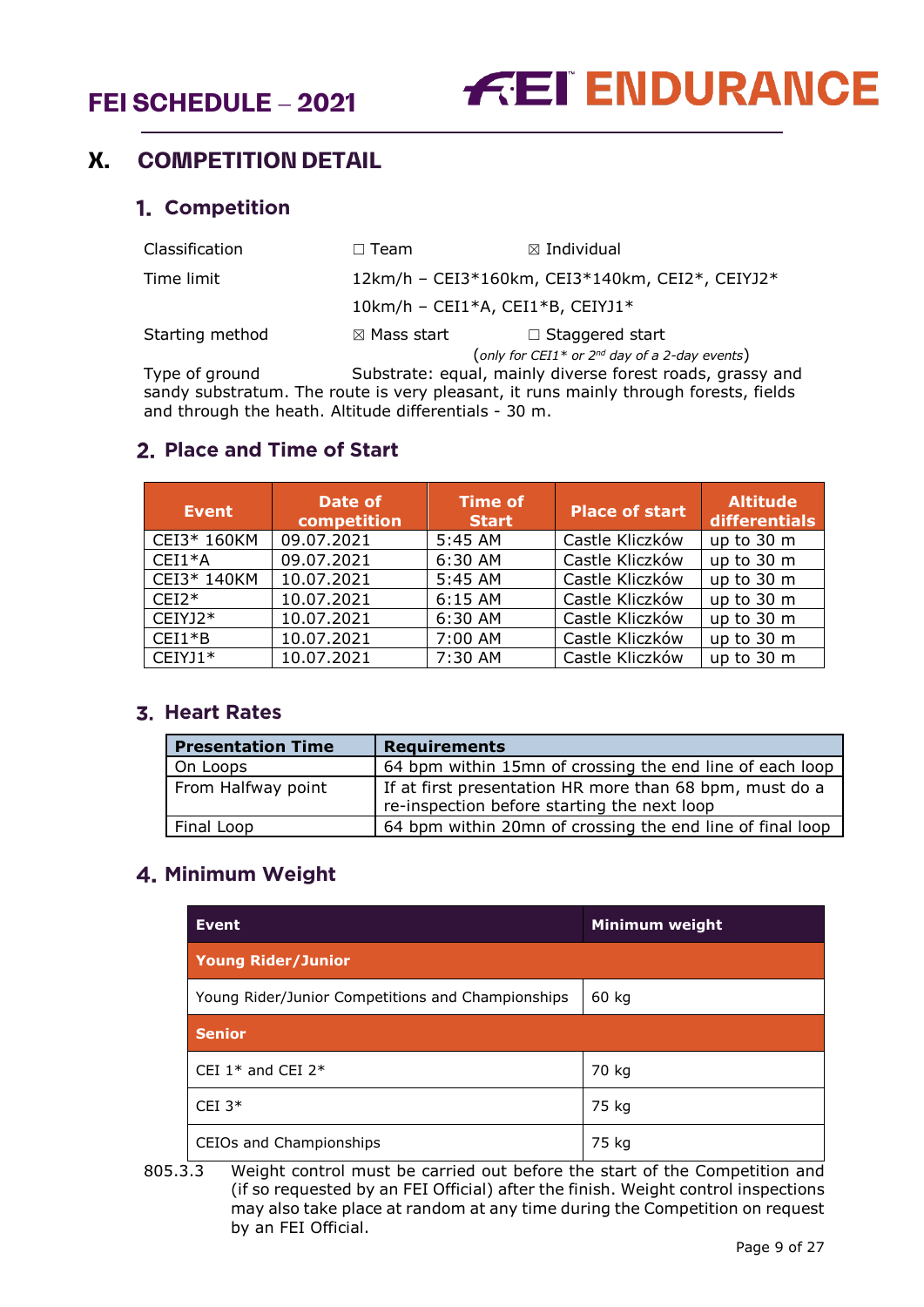# **FEI ENDURANCE**

#### <span id="page-9-0"></span>**Minimum Distance Per Day**

| <b>Event:</b>                                                                          |                               |                                      | CEI(0)1*/CEI(0)YJ1*               |                               |  |
|----------------------------------------------------------------------------------------|-------------------------------|--------------------------------------|-----------------------------------|-------------------------------|--|
| <b>Number of</b><br>phases                                                             | <b>KM</b>                     | <b>Minimum time</b><br>for $18km/h1$ |                                   | Into a hold<br>(minutes) of   |  |
| 1                                                                                      | 40                            | 134 minutes                          |                                   | 40                            |  |
| $\overline{2}$                                                                         | 30                            |                                      | 100 minutes                       | 50 (CRI)                      |  |
| 3                                                                                      | 30                            |                                      | 100 minutes                       | <b>FINISH</b>                 |  |
| <b>Total KM</b>                                                                        | 100                           |                                      |                                   |                               |  |
|                                                                                        |                               |                                      | <b>Number</b>                     |                               |  |
| Crewing Points max 1 per 5 km                                                          |                               |                                      | the vet gate                      | 10 with service field next to |  |
| Drinking water Points min 1 per 10 km                                                  |                               |                                      | the vet gate                      | 10 with service field next to |  |
| <b>Event:</b>                                                                          |                               |                                      | CEI(0)2*/CEI(0)YJ2*               |                               |  |
| <b>Number of</b><br>phases                                                             | <b>KM</b>                     |                                      | Minimum time<br>for $18km/h^2$    | Into a hold<br>(minutes) of   |  |
| 1                                                                                      | 40                            |                                      | 134 minutes                       | 40                            |  |
| 2                                                                                      | 30                            |                                      | 100 minutes                       | 40                            |  |
| 3                                                                                      | 30                            |                                      | 100 minutes                       | 50 (CRI)                      |  |
| 4                                                                                      | 20                            |                                      | 67 minutes                        | <b>FINISH</b>                 |  |
| <b>Total KM</b>                                                                        | 120                           |                                      |                                   |                               |  |
| <b>Number</b>                                                                          |                               |                                      |                                   |                               |  |
| Crewing Points max 1 per 5 km                                                          |                               | the vet gate                         | 13 with service field next to     |                               |  |
| 12 with service field next to<br>Drinking water Points min 1 per 10 km<br>the vet gate |                               |                                      |                                   |                               |  |
| <b>Event:</b>                                                                          |                               |                                      | CEI(0)3*/CEI(0)YJ3*               |                               |  |
| <b>Number of</b><br>phases                                                             | <b>KM</b>                     |                                      | <b>Minimum time</b><br>for 18km/h | Into a hold<br>(minutes) of   |  |
| 1                                                                                      | 40                            |                                      | 134 minutes                       | 40                            |  |
| $\overline{2}$                                                                         | 30                            |                                      | 100 minutes                       | 40                            |  |
| 3                                                                                      | $\overline{30}$               |                                      | 100 minutes                       | 40                            |  |
| $\overline{\mathbf{4}}$                                                                | 20                            |                                      | 67 minutes                        | 50 (CRI)                      |  |
| 5                                                                                      | 20                            |                                      | 67 minutes                        | <b>FINISH</b>                 |  |
| <b>Total KM</b>                                                                        | 140                           |                                      |                                   |                               |  |
|                                                                                        |                               |                                      | <b>Number</b>                     |                               |  |
|                                                                                        | Crewing Points max 1 per 5 km |                                      | the vet gate                      | 16 with service field next to |  |
| Drinking water Points min 1 per 10 km                                                  |                               | the vet gate                         | 14 with service field next to     |                               |  |
| <b>Event:</b>                                                                          |                               |                                      | CEI(0)3*/CEI(0)YJ3*               |                               |  |
| <b>Number of</b><br>phases                                                             | <b>KM</b>                     |                                      | <b>Minimum time</b><br>for 18km/h | Into a hold<br>(minutes) of   |  |
| $\mathbf 1$                                                                            | 40                            |                                      | 134 minutes                       | 40                            |  |
| 2                                                                                      | 40                            |                                      | 134 minutes                       | 40                            |  |
| 3                                                                                      | 30                            |                                      | 100 minutes                       | 40                            |  |
| 4                                                                                      | 30                            |                                      | 100 minutes                       | 50 (CRI)                      |  |
| 5                                                                                      | 20                            |                                      | 67 minutes                        | <b>FINISH</b>                 |  |
| <b>Total KM</b>                                                                        | 160                           |                                      |                                   |                               |  |

<span id="page-9-2"></span><span id="page-9-1"></span> $\frac{1}{2}$  .

<sup>1</sup> - Minimum time for 18 km/h serves as informative time as per Art. 837, from 1<sup>st</sup> July 2020

<sup>&</sup>lt;sup>2</sup> - Minimum time for 18 km/h serves as informative time as per Art. 837, from 1<sup>st</sup> July 2020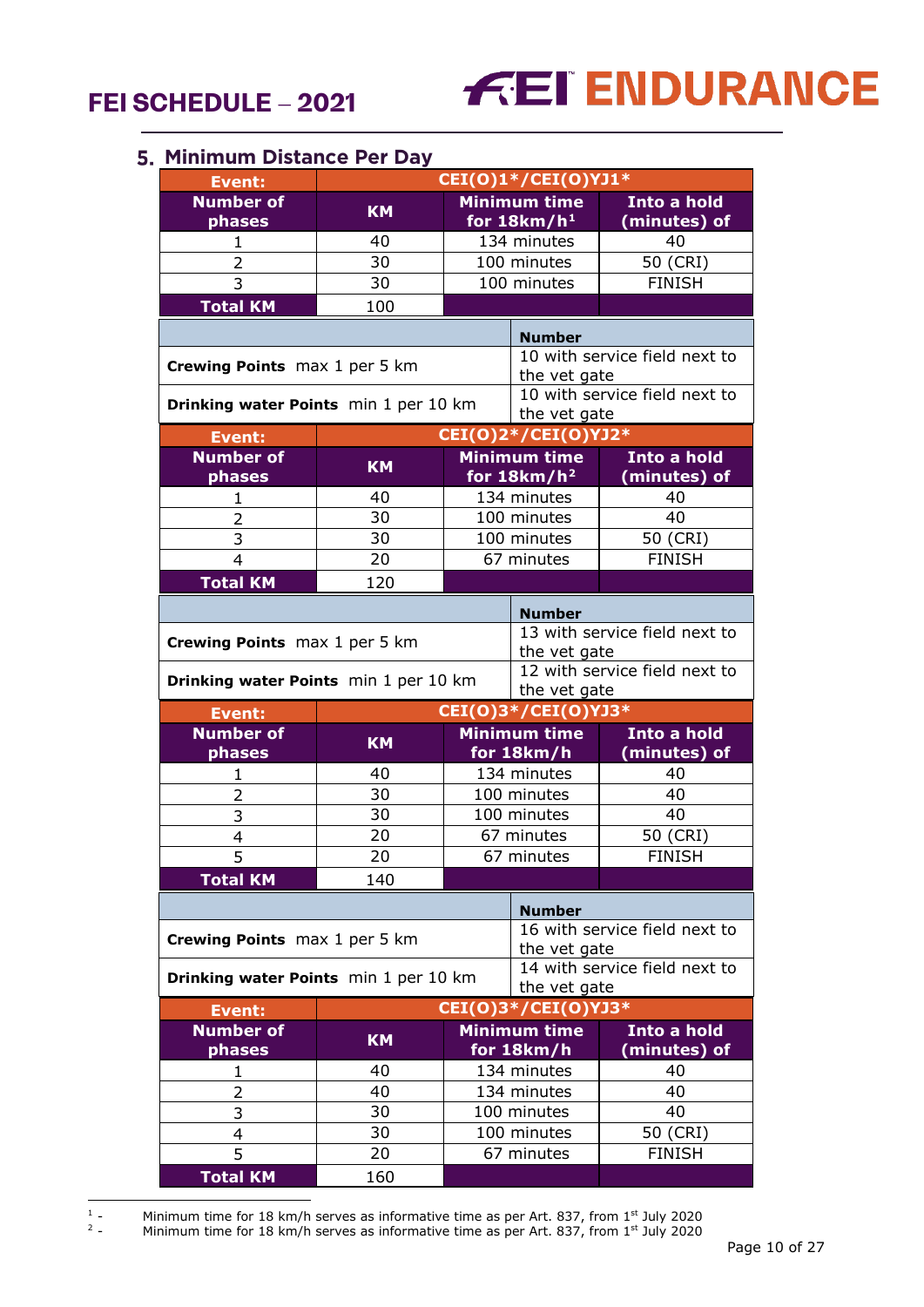



|                                       | <b>Number</b>                                 |
|---------------------------------------|-----------------------------------------------|
| <b>Crewing Points</b> max 1 per 5 km  | 17 with service field next to<br>the vet gate |
| Drinking water Points min 1 per 10 km | 16 with service field next to<br>the vet gate |

#### **Note**:

- For CEI  $1*$  and  $2*$  at least one timed hold not shorter than 40 minutes
- For CEI 3<sup>\*</sup> and Championships at least one hold not shorter than 50 minutes
- No phase may exceed 40 km and be less than 20km
- Hold times must meet a minimum ration of 1 min per 1 km completed (each phase)
- Maximum hold time is 60 minutes

# <span id="page-10-0"></span>**XI. FACILITIES OFFERED**

Please specify travel, style of accommodation, length of time they are at the expense of the Organiser and any compensation scheduled for the following:

## <span id="page-10-1"></span>**Athletes**

#### **Accommodation.**

| Hotel:     | ZAMEK KLICZKÓW, FOLWARK KSIĄŻĘCY                                |
|------------|-----------------------------------------------------------------|
| Address:   | KLICZKÓW 8, 59-724 OSIECZNICA                                   |
| Telephone: | +48 75 734 0 700                                                |
|            | At the expense of: The Organiser $\Box$ or Athletes $\boxtimes$ |

Accommodated (bed and breakfast) BREAKFAST ON REQUEST

#### **Meals.**

At the expense of: The Organiser  $□$  or Athletes  $□$ 

Meals provided ON REQUEST IN ZAMEK KLICZKÓW RESTAURANT, FOLWARK KSIĄŻĘCY RESTAURANT

#### **Accommodation.**

| Hotel:                | AGROTURYSTYKA BURYŁÓWKA                                |  |  |
|-----------------------|--------------------------------------------------------|--|--|
| Address:              | OSIECZÓW 61, 59-724 OSIECZÓW (4 km to Castle Kliczków) |  |  |
| Telephone:            | +48 604 148 181                                        |  |  |
| Accommodation.        |                                                        |  |  |
| Hotel:                | AGROTURYSTYKA PAŃSTWA DROZD                            |  |  |
| Address:              | PAROWA 107, 59-724 PAROWA (10 km to Castle Kliczków)   |  |  |
| Telephone:            | +48 502 423 464                                        |  |  |
| <b>Accommodation.</b> |                                                        |  |  |
| Hotel:                | NOCLEGI 16                                             |  |  |
| Address:<br>Kliczków) | UL.KOŁŁĄTAJA 16, 59-700 BOLESŁAWIEC(12 km to Castle    |  |  |
| Telephone:            | +48 512 314 913                                        |  |  |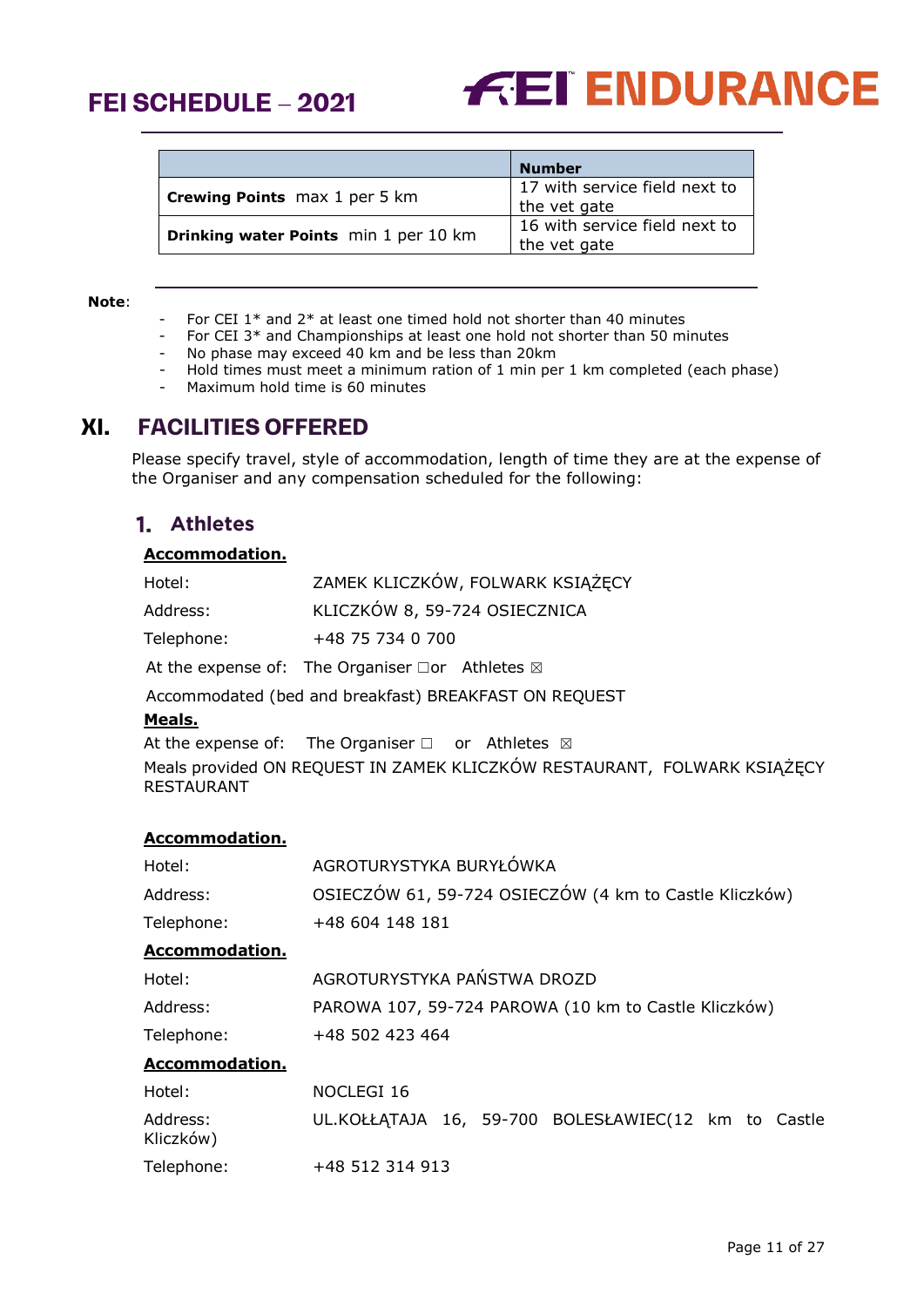



#### <span id="page-11-0"></span>**Crew members**

#### **Accommodation.**

Requests for accommodation must be sent with entries. Accommodation will be at the cost of: Organiser  $\Box$  Athletes  $\boxtimes$  from °°° to °°°. **Meals.** At the expense of: The Organiser  $□$  or Athletes  $□$ Meals provided from °°° to °°° . Where °°°

**N.B:** If applicable, Organiser's must provide proper sanitary conditions. The showering facilities should be sufficient for both male and female crew members with hot and cold water. Shower facilities as well as restrooms should at all times be in a state of cleanliness.

# <span id="page-11-1"></span>**XII. LOGISTICAL / ADMINISTRATIVE / TECHNICAL INFORMATION**

#### **Stables**

<span id="page-11-2"></span>Size of boxes 3 m x 3 m (minimum 3m x 3m + 20% 3m x 4m)

#### **2. Scoring/Timing Provider**

<span id="page-11-3"></span>Please fill in Annex XVI - FEI Entry System for the Timing Provider (where applicable)

Will you use a FEI Certified Service Provider to manage the scoring and timing at your Event? *(The list of certified Service Providers is available here:* [https://inside.fei.org/fei/your-role/it-services/it](https://inside.fei.org/fei/your-role/it-services/it-providers/list)[providers/list](https://inside.fei.org/fei/your-role/it-services/it-providers/list)*)*

**YES** □

**NO** ☒

Name of the Company: A-Co. sp. Z o.o.

FEI Certified Service Provider ID number:

| <b>Contact person at event (compulsory)</b> |                   |  |
|---------------------------------------------|-------------------|--|
| Name:                                       | Paweł Kowalski    |  |
| FEI ID number:                              | 000               |  |
| Contact email:                              | pkowalski@a-co.pl |  |

The FEI may require to be provided with real time results data feed of your events according to FEI requirements; in this case you and your provider will be informed accordingly.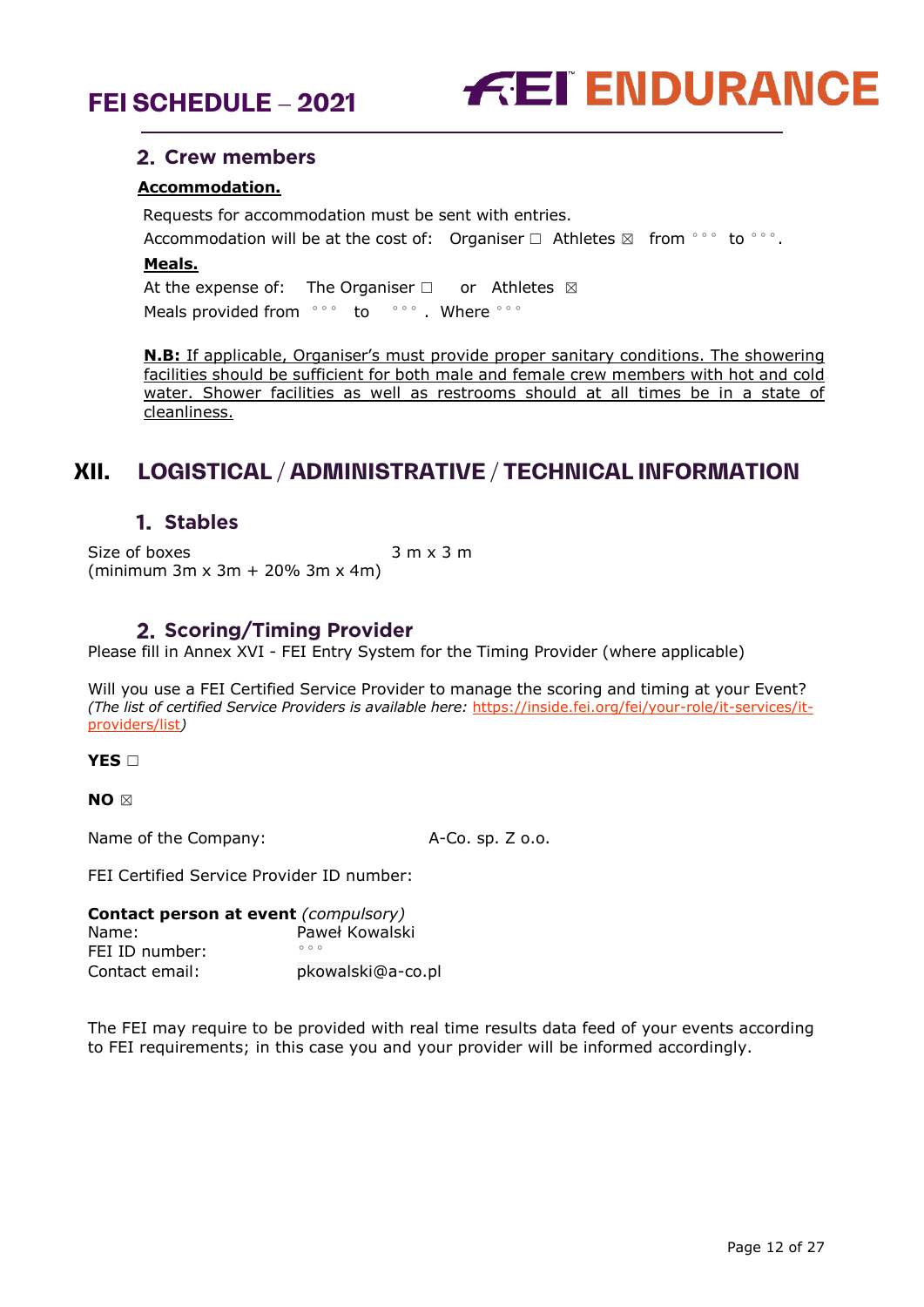

# **Other Technology/Service Provider(s)**

<span id="page-12-0"></span>Will you use other technology/service provider(s) at your Event?

**YES** □

Name of the Company:

| <b>Contact person</b>                                                  |     |
|------------------------------------------------------------------------|-----|
| Name:                                                                  | 000 |
| FEI ID number (if applicable):                                         | 000 |
| Contact email:                                                         | 000 |
| Activity/Function:                                                     | 000 |
| (i.e.: Accreditations, Stable Management, Camera system, Sensors, etc) |     |

<span id="page-12-1"></span>**NO** ☒

# **Advertising And Publicity On Athletes And Horses (Art. Gr 135)**

 $\boxtimes$  allowed  $\Box$  not allowed

The chief steward will check that the advertising on athletes and horses complies with these Articles.

#### <span id="page-12-2"></span>**5. Prize Giving Ceremony**

The number of athletes required to present themselves for the prize-giving ceremony of each competition is ALL RIDERS.

## <span id="page-12-3"></span>**Horses / Ponies**

Transport expenses to be paid by:

The Organiser  $□$  at  $\degree$  $\degree$  per km. The Athlete  $\boxtimes$ 

## <span id="page-12-4"></span>**Welcome**

The time and date of arrival of athletes, horses and their means of transport must be given to the Organiser in order to facilitate their arrival.

## <span id="page-12-5"></span>**Entry Right To Showgrounds/Accredited Persons**

Entry right to the stable area acc. to FEI Veterinary Regulations Articles 1008-1009.

| NUMBER OF ACCREDITED PERSONS:                                    |                                                     |
|------------------------------------------------------------------|-----------------------------------------------------|
| Athlete:                                                         |                                                     |
| Partner:                                                         |                                                     |
| Crew members (max 4 per horse): 2 per horse on the field of play |                                                     |
| Trainer:                                                         |                                                     |
| Horse Owner:                                                     | 0 (2 accreditations per horse acc. to FEI-Passport) |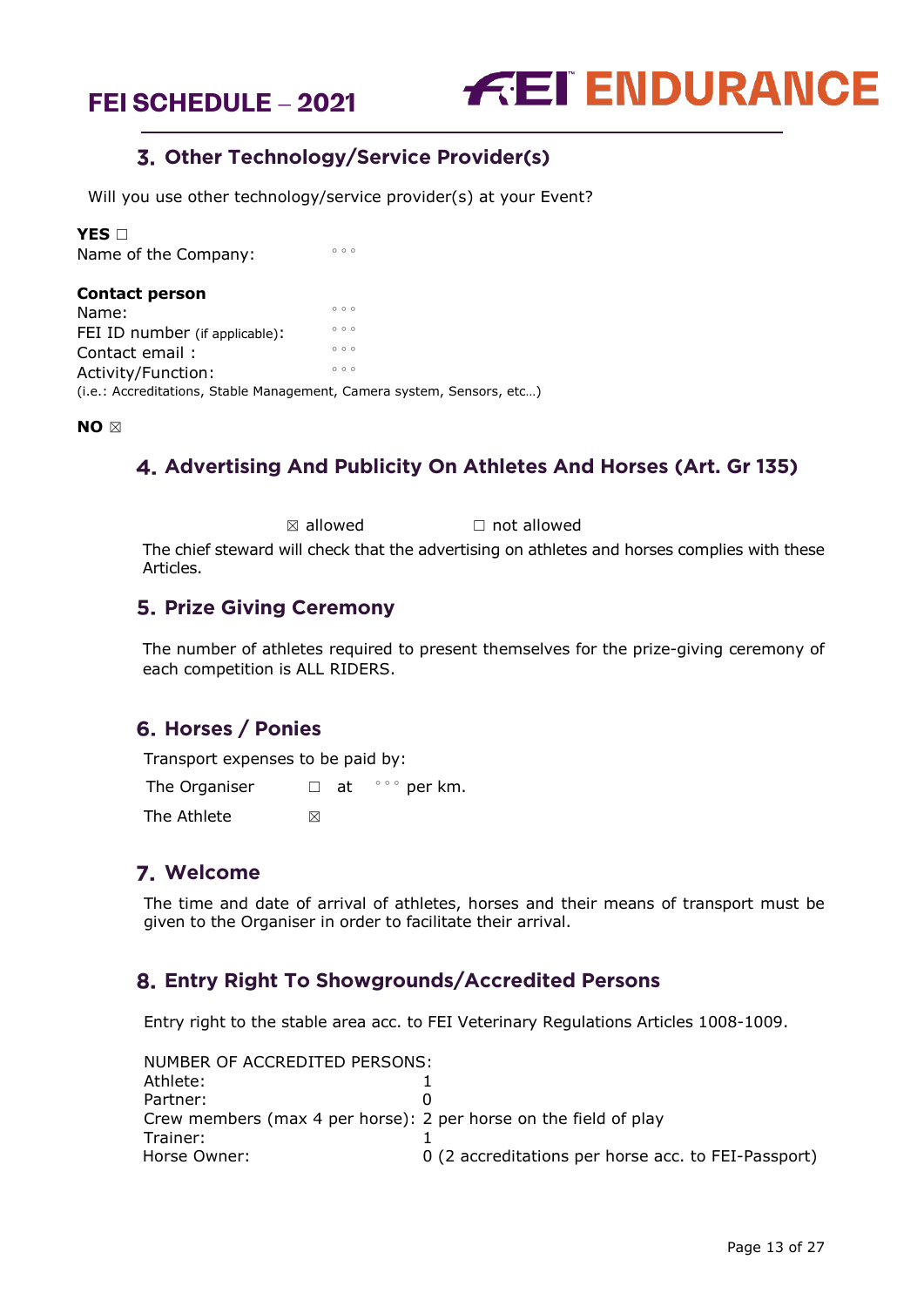



# <span id="page-13-0"></span>**9. Sustainability**

Please consider the environment when organising an FEI Event. Please find useful information on FEI Sustainability here: <http://inside.fei.org/fei/your-role/organisers/handbook>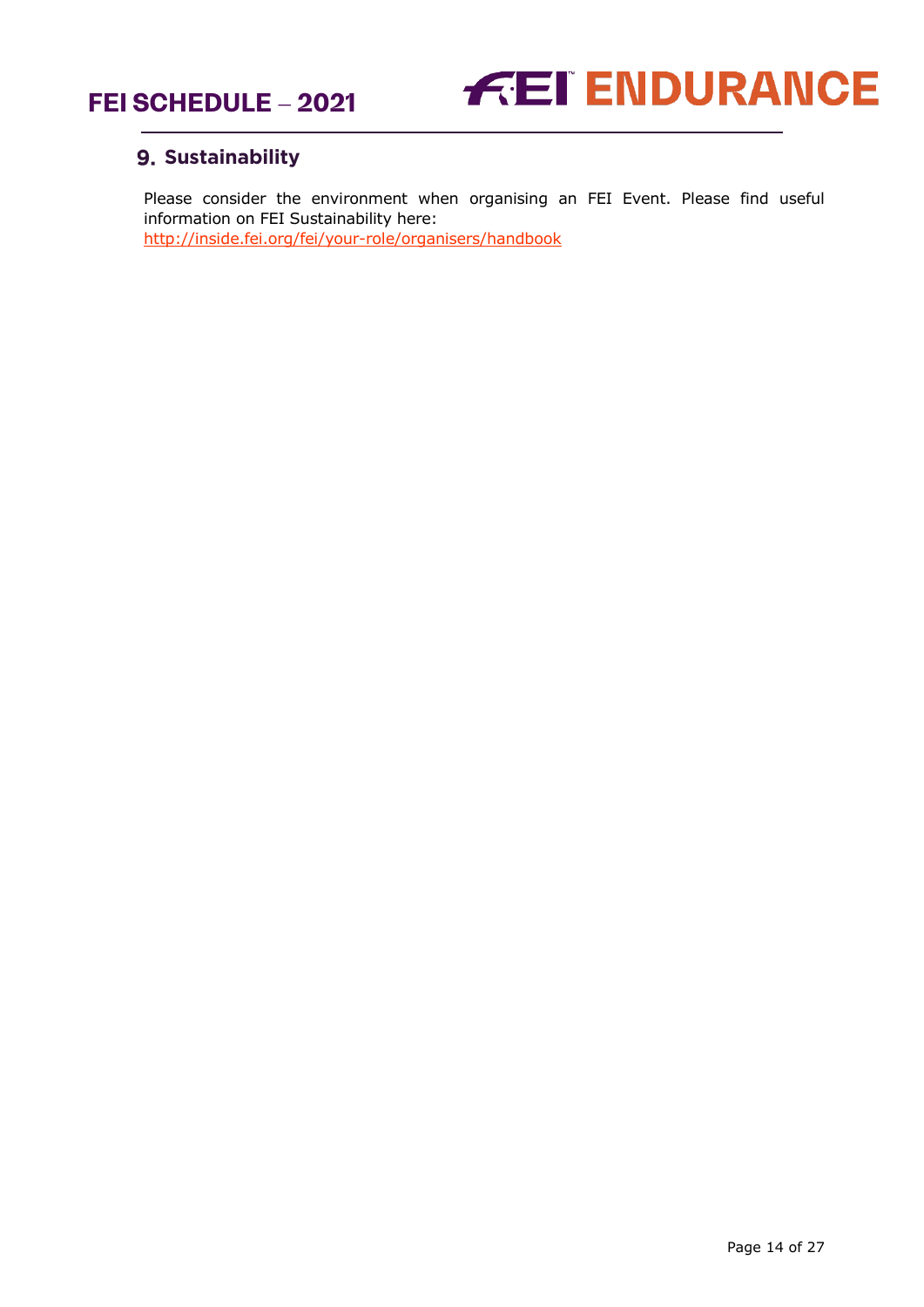



# <span id="page-14-0"></span>**XIII. VETERINARY MATTERS**

#### <span id="page-14-1"></span>**Customs Formalities**

| Name:      | URZĄD CELNY W LEGNICY            |
|------------|----------------------------------|
| Address:   | UL. PATNOWSKA 50, 59-220 LEGNICA |
| Telephone: | +48 76 723-41-00                 |

Fax: +48 76 862-83-37 Email: uc.legnica@wro.mofnet.gov.pl Opening hours: 7 AM- 3 PM

#### <span id="page-14-2"></span>**Health Requirements**

#### **GENERAL**

In accordance with the FEI Code of Conduct for the Welfare of the Horse it is imperative that all Horses at FEI Events are physically fit and free from infectious disease before being allowed to compete.

#### **ENTRY OF HORSES**

| Required health tests and vaccinations: | 000 |  |
|-----------------------------------------|-----|--|
| Quarantine period:                      | 000 |  |
| Specimen Import Licence applied:        | 000 |  |

For questions or problems, please contact your Government Veterinary Services.

## <span id="page-14-3"></span>**National Requirements**

If applicable please provide: Lek. wet. Joanna Ligór-Tkacz tel. +48 510 111 235

#### WETERINARY IDENTIFICATION NUMBER – WIN 02014403

#### <span id="page-14-4"></span>**Injury Surveillance**

FEI Veterinary Regulations, Chapter VIII:

Horses participating in FEI Events are subject to injury surveillance protocols; and in the event of fatality, a post mortem examination.

#### <span id="page-14-5"></span>**Transport Of Horses**

Horses must be fit to travel and be transported in suitable vehicles f. Any government requirements for disease testing and control must be requested well in advance, to ensure that the horse is in compliance by the time of arrival at the border of the country where the Event is taking place. Athletes, or their representatives, have the responsibility to comply with national legislation in both their country of origin and the host nation of the Event. Where necessary athletes must contact local government authorities or veterinary advisors for information regarding animal health requirements and transport legislation. Within the European Union (EU), this includes EU Council Regulation (EC) No 1/2005 concerning the protection of animals during transport within the Member States of the EU.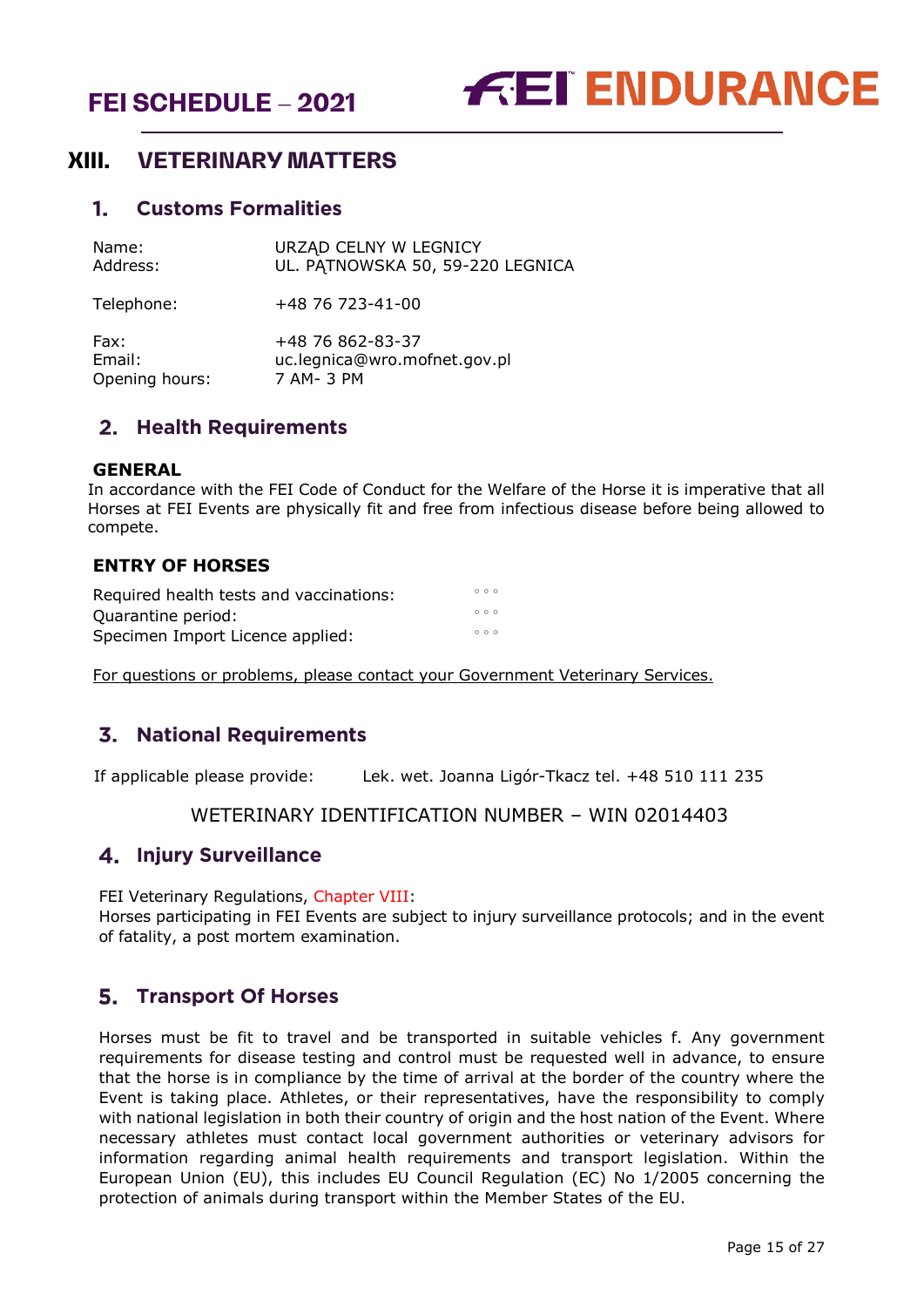

#### <span id="page-15-0"></span>**Venue Arrival Information & Fitness To Compete** 6.

#### **6.1 Passports. FEI General Regulations**

#### **Article 137**

#### **For all Horses on FEI Passports/FEI Recognition Cards issues, please address to your National Federation**

All Horses competing at FEI Events must be registered with the FEI.

FEI Passports or FEI Recognition Cards (for those Horses with a national passport approved by the FEI) are compulsory for FEI Events.

**NB:** Horses in CIMs, in their country of residence are not required to have an FEI Passport or FEI Recognition Card but must be properly registered with the FEI and identifiable (GRs. 137.2).

| <b>Event's Category</b> | FEI Passport / FEI Recognition Card Required                                                                                                                                                                                                                    |
|-------------------------|-----------------------------------------------------------------------------------------------------------------------------------------------------------------------------------------------------------------------------------------------------------------|
| <b>National Events</b>  | No FEI Passport/FEI Recognition Card required                                                                                                                                                                                                                   |
| $CFI1* - CFI 2*$        | 1) FEI Passports/FEI Recognition Cards are not compulsory for<br>horses competing in their country of residence<br>2) FEI Passports/FEI Recognition Cards are compulsory for horses<br>competing in a country other than the country of the horse'<br>residency |
| CEI $3*$                | FEI Passports/FEI Recognition Cards are compulsory for all Horses                                                                                                                                                                                               |
| All Championships/Games | FEI Passports/FEI Recognition Cards are compulsory for all Horses                                                                                                                                                                                               |

Athletes who do not present a Horse's Passport and/or Recognition Card, or one that is not correctly validated or fail to meet other passport requirements will be **subject to Sanctions in accordance with Annex VI of the FEI Veterinary Regulations** and may not be allowed to compete.

**NB:** for Horses permanently resident in a Member State of the European Union: all Horses must have a national EU passport in compliance with EU Regulations to which a FEI Recognition card is applied. The exception to this being Horses in possession of an FEI passport which has been continually revalidated without interruption.

#### **6.2 Vaccinations - Equine Influenza FEI Veterinary Regulations Article 1003**

Horses competing at FEI Events must comply with the requirements for Equine Influenza vaccination in accordance with the Veterinary Regulations and as summarised below.

| <b>VACCINATION</b>    | <b>PROTOCOL</b>                                                                                                                                                         | <b>ELIGIBILITY TO ENTER VENUE</b>                                                                                                                                        |
|-----------------------|-------------------------------------------------------------------------------------------------------------------------------------------------------------------------|--------------------------------------------------------------------------------------------------------------------------------------------------------------------------|
| <b>Primary Course</b> | 1 <sup>st</sup> Vaccination: day 0<br>2 <sup>nd</sup> Vaccination: day 21-92                                                                                            | May compete 7 days after the 2nd<br>Vaccination                                                                                                                          |
| <b>First Booster</b>  | months of the 2nd<br>Within 7<br>vaccination of the Primary Course                                                                                                      | May compete for 6 months $+21$ days<br>after the 2 <sup>nd</sup> vaccination of the Primary<br>Course<br>Must not compete in the 7 days after<br>receiving a vaccination |
| <b>Boosters</b>       | <b>MINIMUM:</b> within one year of<br>previous booster vaccination<br><b>IF COMPETING:</b> must be in the 6<br>months $+21$ days of the booster<br>previous vaccination | Must have been vaccinated within 6<br>months $+21$ days before arriving at the<br>Event<br>Must not compete in the 7 days after<br>receiving a vaccination               |

All FEI registered Horses intending to compete at FEI Events (including CIMs) must be vaccinated against Equine Influenza in accordance with these VRs. The exception being if the applicable domestic legislation prevents the use of Equine Influenza vaccines within the relevant territory.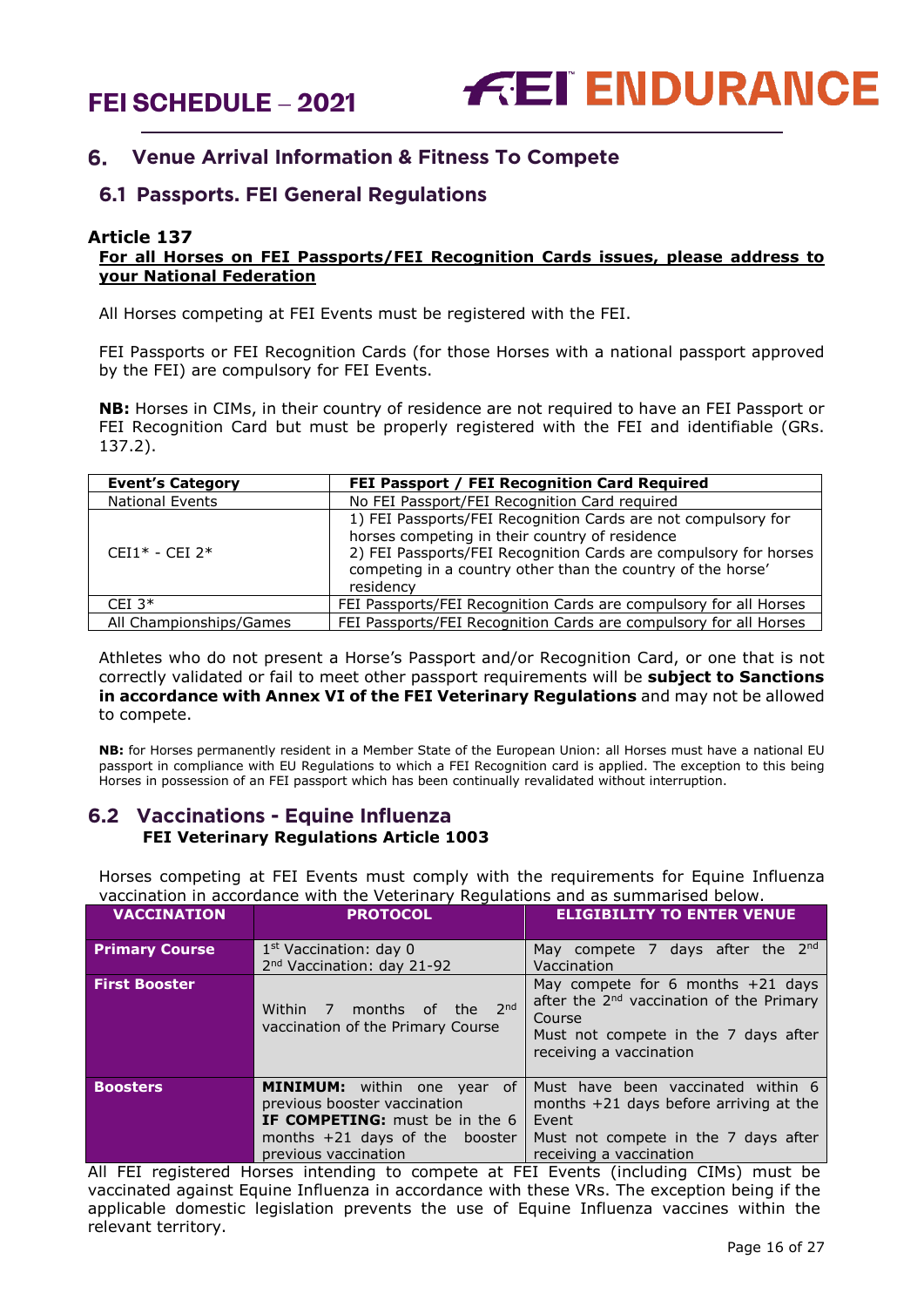

#### **6.3 Examination On Arrival FEI Veterinary Regulations Article 1031**

On arrival at an Event venue all Horses must undergo an examination by a veterinarian to confirm their identification from their passport and micro-chip ID (where present), their vaccination status and general health. To protect all horses attending events, any Horse with a questionable health status, concerning vaccination, disease or other concerns, must be stabled within the isolation facilities provided by the Organising Committee pending a decision on entering the venue.

#### **6.4 Horse Inspections FEI Veterinary Regulations Articles 1034-1042**

All Horses will be assessed for their fitness to compete during the Horse Inspection. Any Horse demonstrating questionable fitness may be referred to the Holding Box for further veterinary examination. Horses not deemed fit to compete by the Inspection Panel will not be permitted to compete.

#### **6.5 Limb Sensitivity Examination FEI Veterinary Regulations Articles 1048-1053**

All Horses are subject to examination under the protocol for abnormal limb sensitivity throughout the period of an Event. For Jumping that includes, but is not limited to, between rounds and before the Jump Off. For Endurance that includes, but is not limited to, pre-ride, during the ride and after the ride. Horses may be examined once or on multiple occasions during the Period of an Event.

Horses may be selected for examination under the protocol randomly or they may be targeted. All Horses selected to be tested must submit promptly to the examination or are subject to immediate disqualification. There is no obligation to examine any specific number of Horses at an Event.

#### <span id="page-16-0"></span>**7 Equine Anti-Doping And Controlled Medication Programme (EADCMP).**

**FEI Veterinary Regulations, Chapter VII**

#### **7.1Sampling.**

#### **FEI Veterinary Regulations, Chapter VII**

All horses competing at FEI Events may be subject to sampling for the presence of FEI Equine Prohibited Substances in accordance with the FEI Equine Anti-Doping and Controlled Medication Regulations (EADCMRs). Horses may be selected for sampling in accordance with obligatory testing, targeted or random sampling procedures. Refer to FEI Financial Charges for details of fees relating to Equine and Human Anti-Doping program (EADCMP), which OCs/NFs have the right to charge to the athlete (applicable for all FEI events worldwide).

#### **7.2 Elective Testing. FEI Veterinary Regulations Articles 1058**

Elective Testing may be carried out prior to an Event to check for the presence of Prohibited Substances. Please refer to<http://inside.fei.org/fei/your-role/veterinarians> for information and details.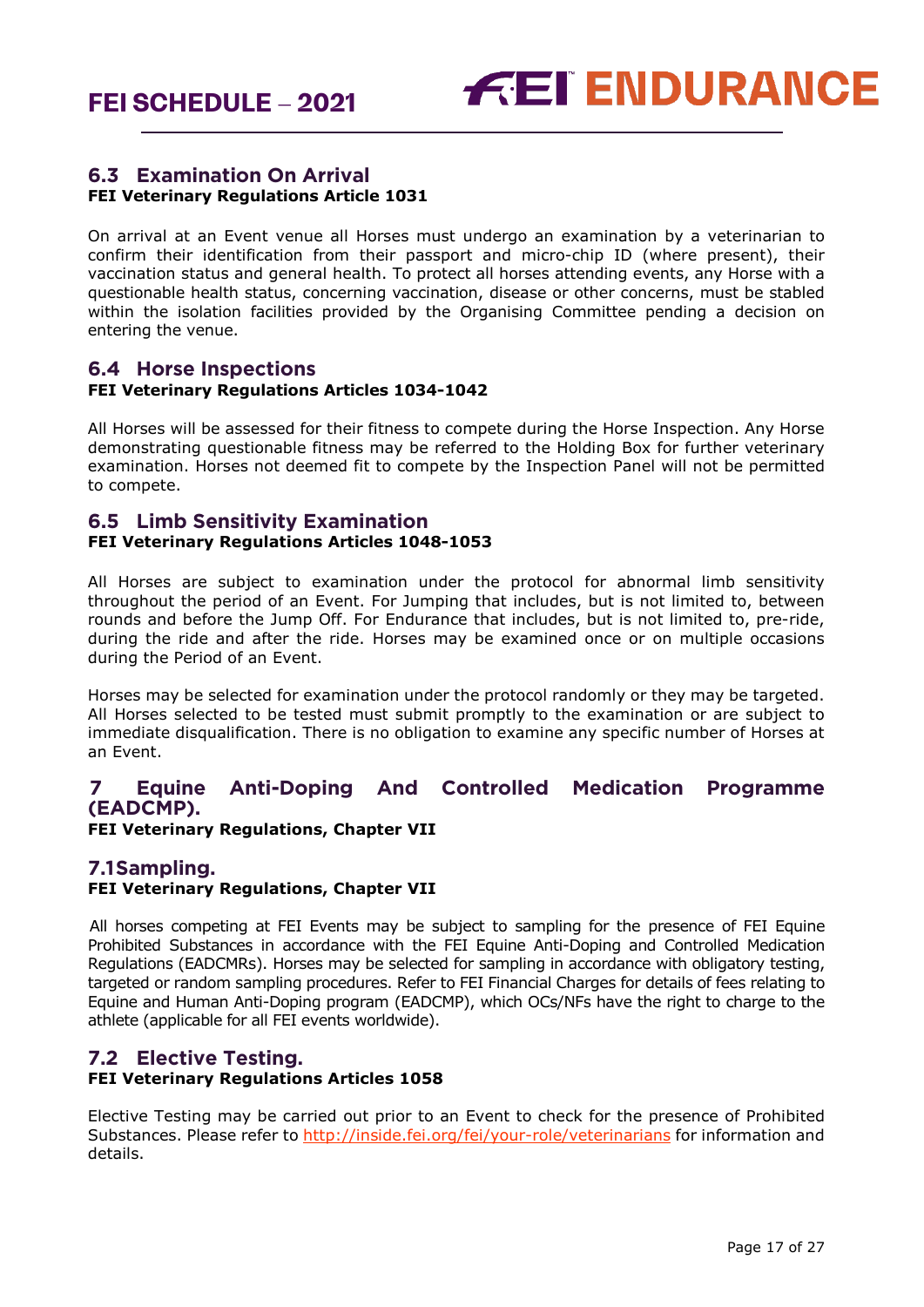

#### **7.3 Hyposensitivity Control System Examination FEI Veterinary Regulations, Annex VIII**

All horses competing in FEI Endurance events are subject to Hyposensitivity Control System Examination. Horses may be examined once or on multiple occasions during the Period of the Event and may be selected randomly and/or target tested by the Ground Jury and/or Veterinary Commission.

All horses selected to be tested must submit promptly to the examination. A refusal by the PR or his/her representative to submit a horse for examination will lead to disqualification and a yellow warning card. Withdrawal of the horse is not allowed once the PR or support personnel has been notified that the examination is to take place.

# <span id="page-17-0"></span>**XIV. HUMAN ANTI-DOPING**

Athletes can be tested at any FEI Event, by the FEI or by other Anti-Doping Organisations with Testing jurisdiction. Organisers will have the responsibility to provide facilities and staff/volunteers to facilitate such Testing if requested by the FEI as outlined in article 22.3 of the FEIs' Anti-doping Rules for Human Athletes (ADRHA).

The ADRHA rules are published on the FEI's website at [http://inside.fei.org/content/anti](http://inside.fei.org/content/anti-doping-rules)[doping-rules.](http://inside.fei.org/content/anti-doping-rules)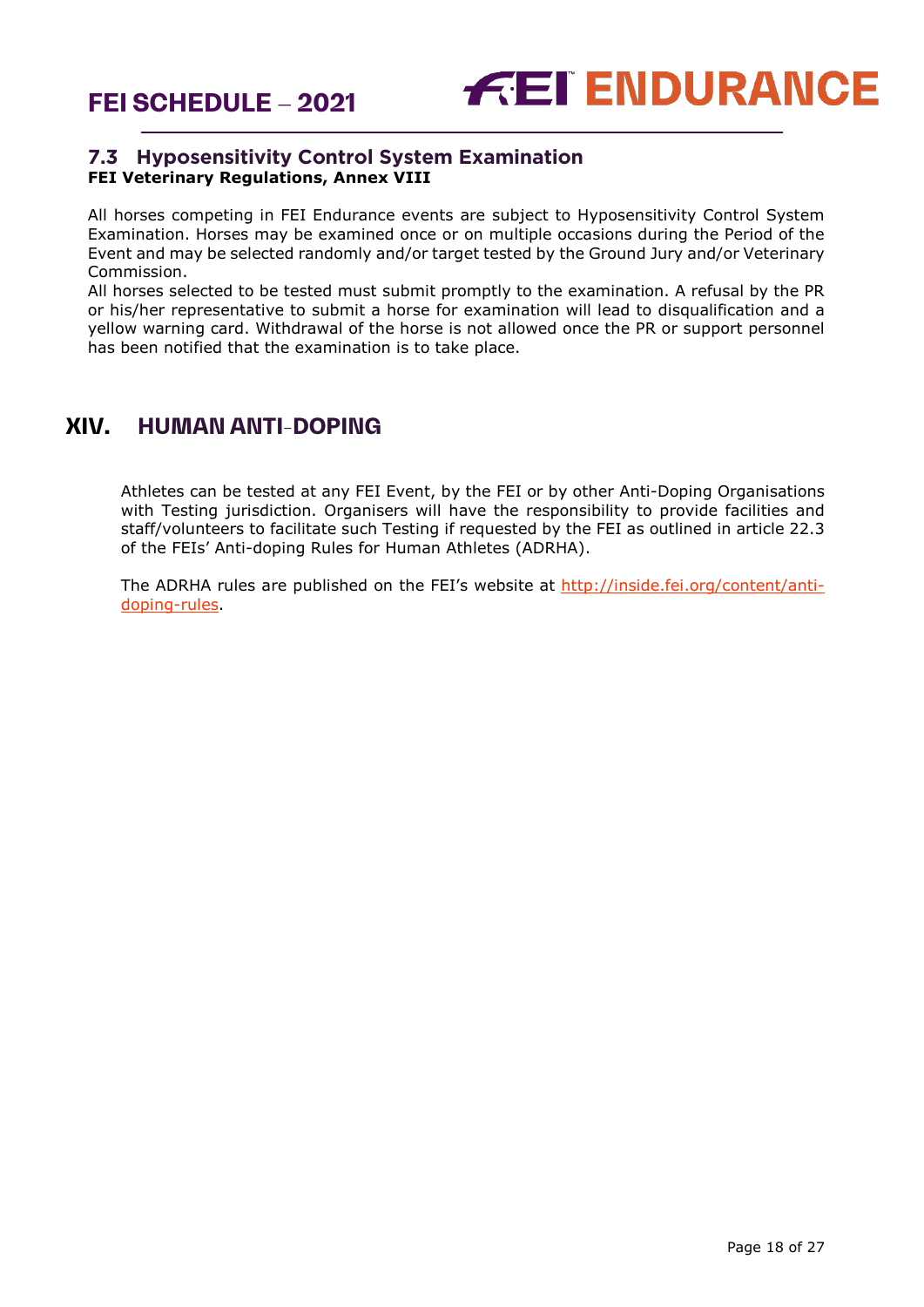# <span id="page-18-0"></span>**XV. ADDITIONAL INFORMATION**

## <span id="page-18-1"></span>**1. THE FEI POLICY FOR ENHANCED COMPETITION SAFETY DURING THE COVID-19 PANDEMIC**

The FEI Policy for Enhanced Competition Safety during the Covid-19 Pandemic ("Policy") <https://inside.fei.org/fei/covid-19/return-to-play/policy-tools> is mandatory and applies for any FEI Event taking place **as of 1 July 2020**. The Policy has been developed based on currently accepted best practices by the WHO and US Center for Disease Control (CDC) and will be continually reviewed and updated as more information becomes available. It is not intended to replace the applicable guidance and policies from domestic government and health authorities, but to supplement their recommendations with sport specific considerations.

The OC shall submit the risk assessment and mitigation plan (including name and contact details of the person in charge) to the FEI as an annex to the Event Schedule, **at the latest ten (10) working days before the event's deadline for Definite Entries**.

Events for which the FEI has not received the documented risk assessment and mitigation measures plan in accordance with article 2.1.g) of the Policy **will be removed from the FEI calendar** in accordance with Article 112.3 of the FEI General Regulations.

#### **ASSUMPTION OF RISK / WAIVER OF LIABILITY**

In consideration of being allowed to participate in the Event and related activities, all Participants (as defined in the Policy) acknowledge, appreciate, and agree that:

- 1. Participation includes possible exposure to and illness from infectious diseases including but not limited to COVID-19. While particular rules and personal discipline may reduce this risk, the risk of serious illness and death does exist; and,
- 2. The Participants knowingly and freely assume all such risks, both known and unknown, even if arising from the negligence of the OC or others, and assume full responsibility for their participation; and,
- 3. The Participants willingly agree to comply with the stated and customary terms and conditions for participation as regards protection against infectious diseases. If, however, a Participant observes any unusual or significant hazard during his/her presence or participation, the Participant will remove himself/herself from participation and bring such to the attention of the nearest official immediately; and,
- 4. The Participants, for themselves and on behalf of their heirs, assigns, personal representatives and next of kin, HEREBY RELEASE AND HOLD HARMLESS THE OC AND THE FEI, their officers, officials, agents, and/or employees, other participants, sponsoring agencies, sponsors, advertisers, and if applicable, owners and lessors of premises used to conduct the event ("RELEASEES"), WITH RESPECT TO ANY AND ALL ILLNESS, DISABILITY, DEATH, or loss or damage to person or property, WHETHER ARISING FROM THE NEGLIGENCE OF RELEASEES OR OTHERWISE, to the fullest extent permitted by law.

The Participants confirm to have read this release of liability and assumption of risk agreement, fully understand its terms, understand that they have given up substantial rights.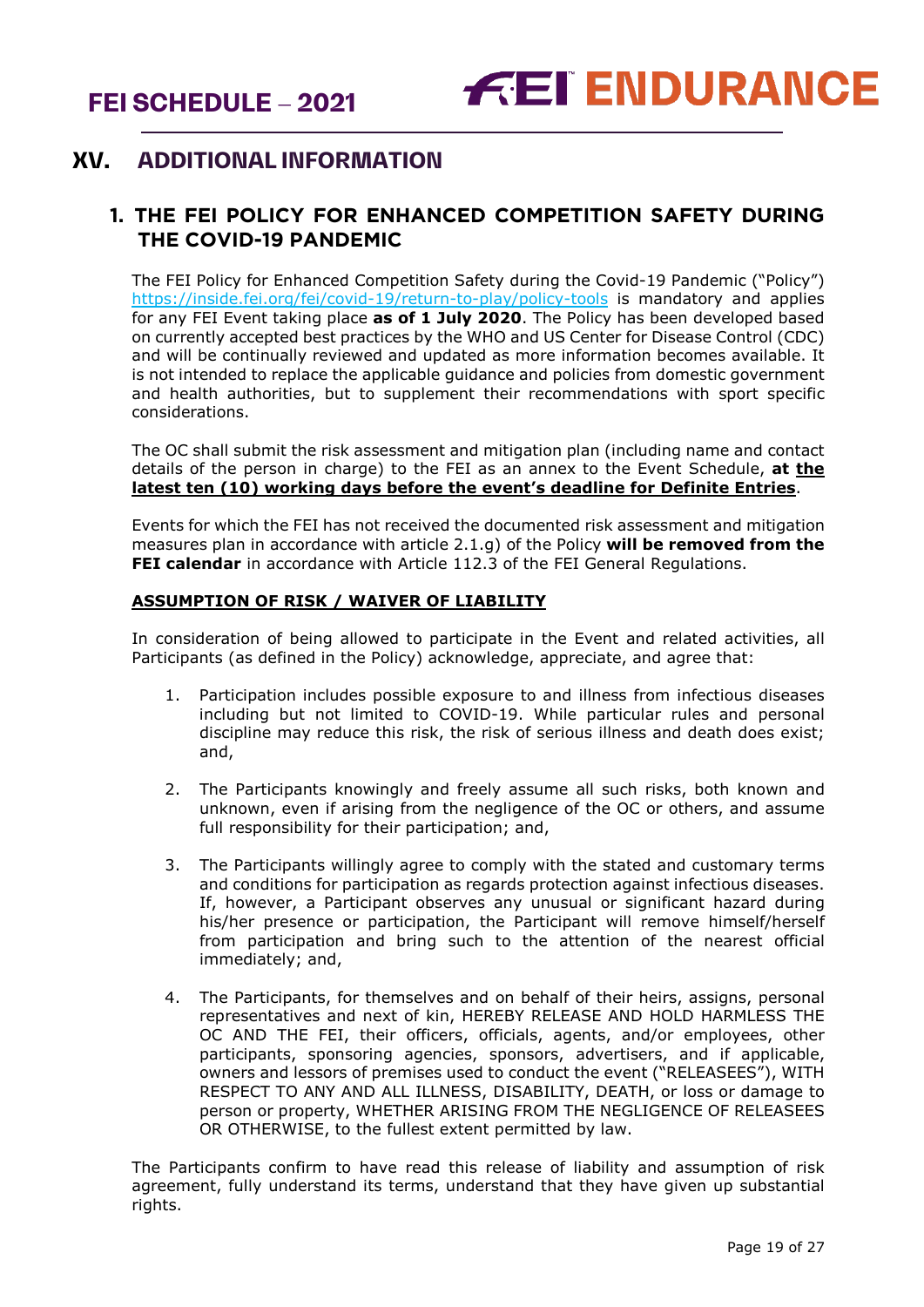#### <span id="page-19-0"></span> $2.$ **Insurances And National Requirements**

In exceptional circumstances, together with the approval of Chefs d'Equipe, host NF delegate, if any, and the Ground Jury, the Organiser may change the schedule in order to clarify any matter arising from an omission or due to unforeseen circumstances. Any such changes must be notified to all athletes and officials as soon as possible and they must be reported to the FEI Secretary General by the Technical Delegate.

#### **2.1 ATHLETES, OWNERS AND SUPPORT PERSONNEL**

#### **2.1.1 Personal Accident and Health Insurance**

It is your responsibility as an Athlete/Owner/ Support Personnel to ensure that you have adequate personal accident insurance in place to cover your participation at FEI Events and in particular to insure against any personal injury or medical expenses arising from an accident, injury or illness which may occur at a FEI Event.

You should check with your National Federation to confirm if your National Federation's insurance policy (if any) covers personal accidents and/or illnesses which may occur when you are attending at/participating in FEI Events.

If your National Federation does not have a personal accident/health insurance policy or if the National Federation's insurance policy does not cover personal accident or health claims, then you should obtain your own personal accident and health insurance policy to cover your attendance/participation at FEI Events.

#### **2.1.2 Personal Property Insurance**

You should also ensure that you are insured against property loss, theft or damage which may occur at an FEI Event.

Again, the advice is to check with your National Federation to confirm if they have an insurance policy in place which would cover you in case of such property loss, theft or damage. If not, then you should obtain your own personal property insurance to cover such situations.

#### **2.1.3 Press Equipment**

Press equipment and other items left in the Press workroom, Press lockers, the Press Tribune or anywhere on the showgrounds are left entirely at the owner's risk. The Organising Committee does not accept any responsibility for any loss or damage to such equipment or items. Members of the Press are advised not to leave any equipment or personal items unattended.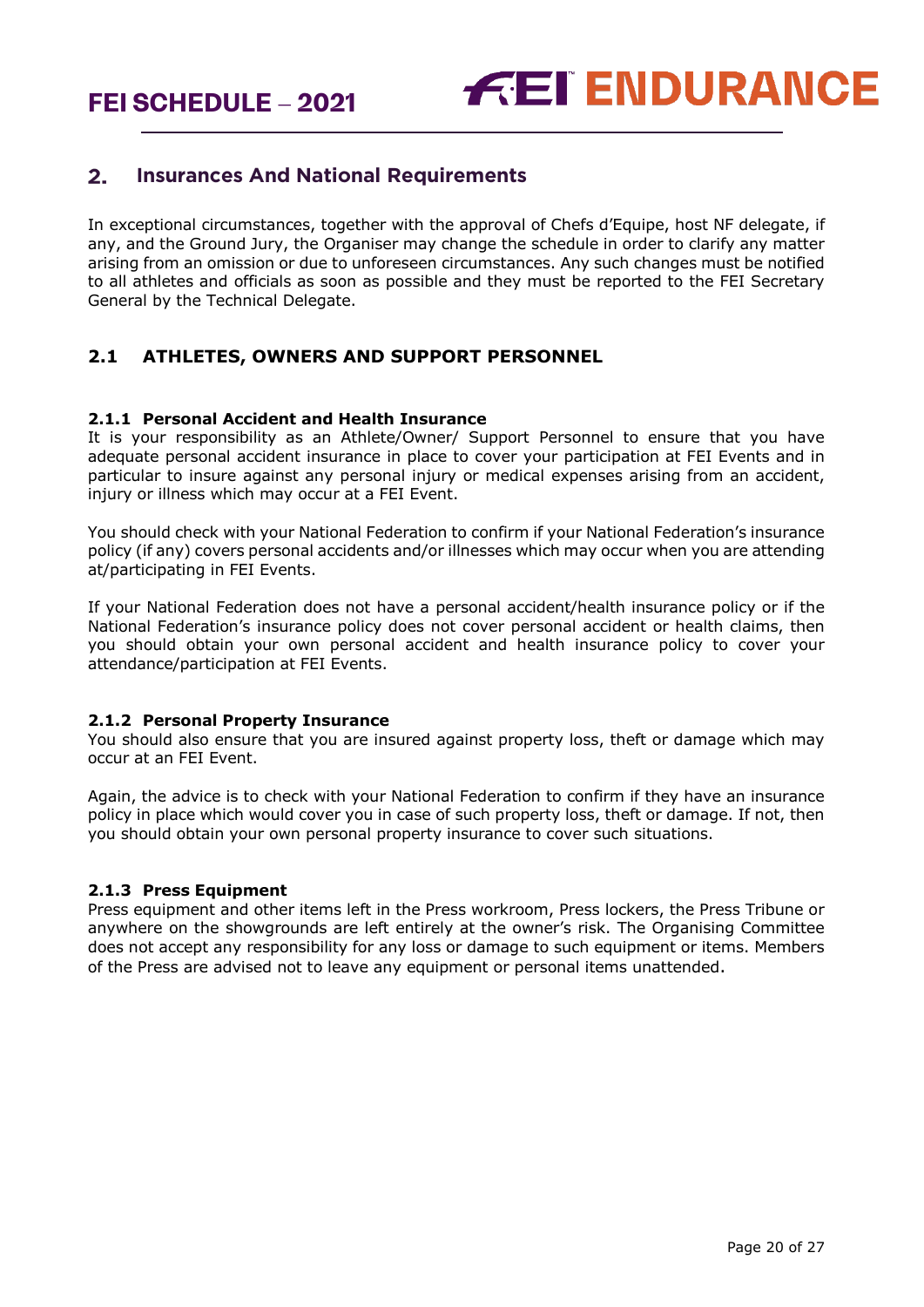#### **2.2 ATHLETES AND OWNERS**

#### **2.2.1 Third Party Liability Insurance**

As an Athlete/Owner you are personally responsible for damages to third parties caused by you, your employees, Support Personnel, your agents or your Horses. You are, therefore, strongly advised to take out third-party liability insurance providing full coverage in relation to FEI Events at home and abroad, and to keep the policy up to date.

The FEI and the Organiser will NOT be responsible for any damage caused to third parties by you, your employees, Support Personnel, your agents or your Horses.

#### **2.2.2 Additional Liability Information**

Space for organiser to include reference to National Laws when necessary

#### **2.2.3 Horse Insurance**

As an Owner you should ensure that your Horses are adequately insured against any injuries or illnesses they may sustain while participating at a FEI Event. **FEI Permitted Treating Veterinarians (PTVs) (Art 1005) are to have adequate professional indemnity insurance.**

#### <span id="page-20-0"></span> $\overline{3}$ . **Protests / Appeals**

To be valid, all Prostests and Appeals must be made in writing and accompagnied by a deposit of CHF150. – or equivalent. Protest and appeal forms are available on FEI website. <https://inside.fei.org/fei/regulations/general-rules>

#### <span id="page-20-1"></span> $\mathbf{4}$ . **Disputes**

In the event of any discussion concerning the interpretation of the schedule (in translated languages), the English version will be decisive.

#### <span id="page-20-2"></span>**Modifications Of Schedule**  $5<sup>1</sup>$

In exceptional circumstances, together with the approval of Chefs d'Equipe and Ground Jury the OC reserves the right to modify the schedule in order to clarify any matter or matters arising from an omission or due to unforeseen circumstances.

Unforeseen circumstances do not include situations arising as a results of the OC altering the approved Schedule without FEI's authorisation. Any such changes must be notified to all competitors and officials as soon as possible and they must be reported to the FEI Secretary General by the Foreign Judge.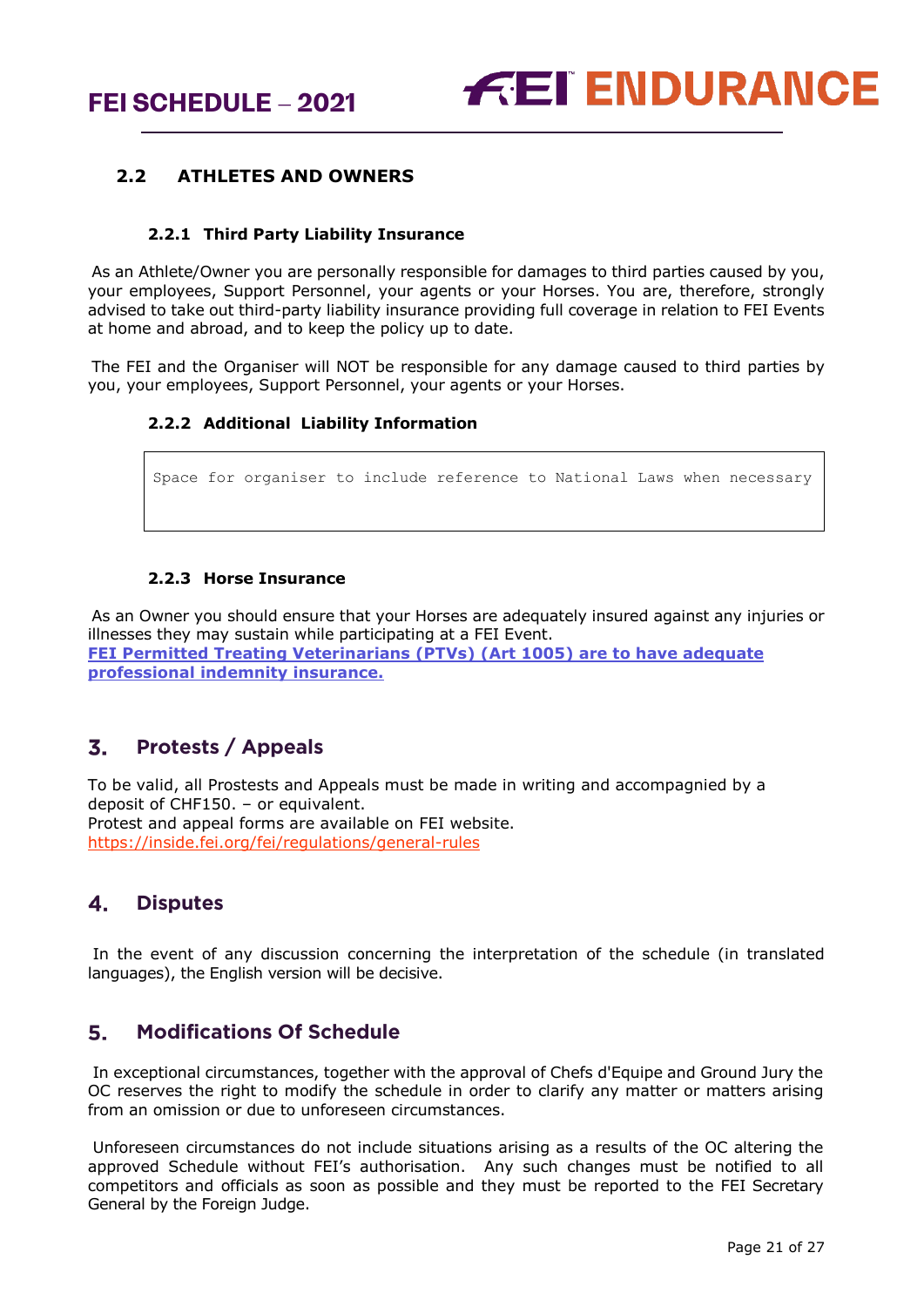

#### <span id="page-21-0"></span>6. **Additional Information from the OC**

The entry fee must be paid to the bank of organizer at the date of the definitive entries (05.07.2021 r.) Name of the bank: MBANK Account number: 03 1140 1140 0000 2452 6000 1003 IBAN: PL03 1140 1140 0000 2452 6000 1003 BIC/SWIFT - BREXPLPWMBK SORT CODE - 11402004 Holder of the account: Fundacja Pro Culturae Bono ul. Wacława Berenta 33, 51-152 Wrocław, Polska. Note for recipient: the name of the rider and competition Entry fee is with box. Stables are open from 07.07.2021 2 PM to 11.07.2021. 11:59 PM. Every next day – 15 EURO. 40KM – RED LOOP MARKING (4Crew Points, 4Water Points) 30KM – ORANGE LOOP MARKING (3CPs, 3WPs) 20KM – YELLOW LOOP MARKING (3CPs, 2WPs) 6-7 KM – GREEN TRAINING ROUTE (there and back) The organizer provides water and volunteer services to all WPs. WPs does not coincide with CPs. Competition office in Folwark Książęcy is working: Thursday from 12:00 to 22:30 Friday from 8:00 to 22:30 Saturday from 8:00 to 12:00 and from 16:00 to 20:00 Sunday from 8:00 to 10:00.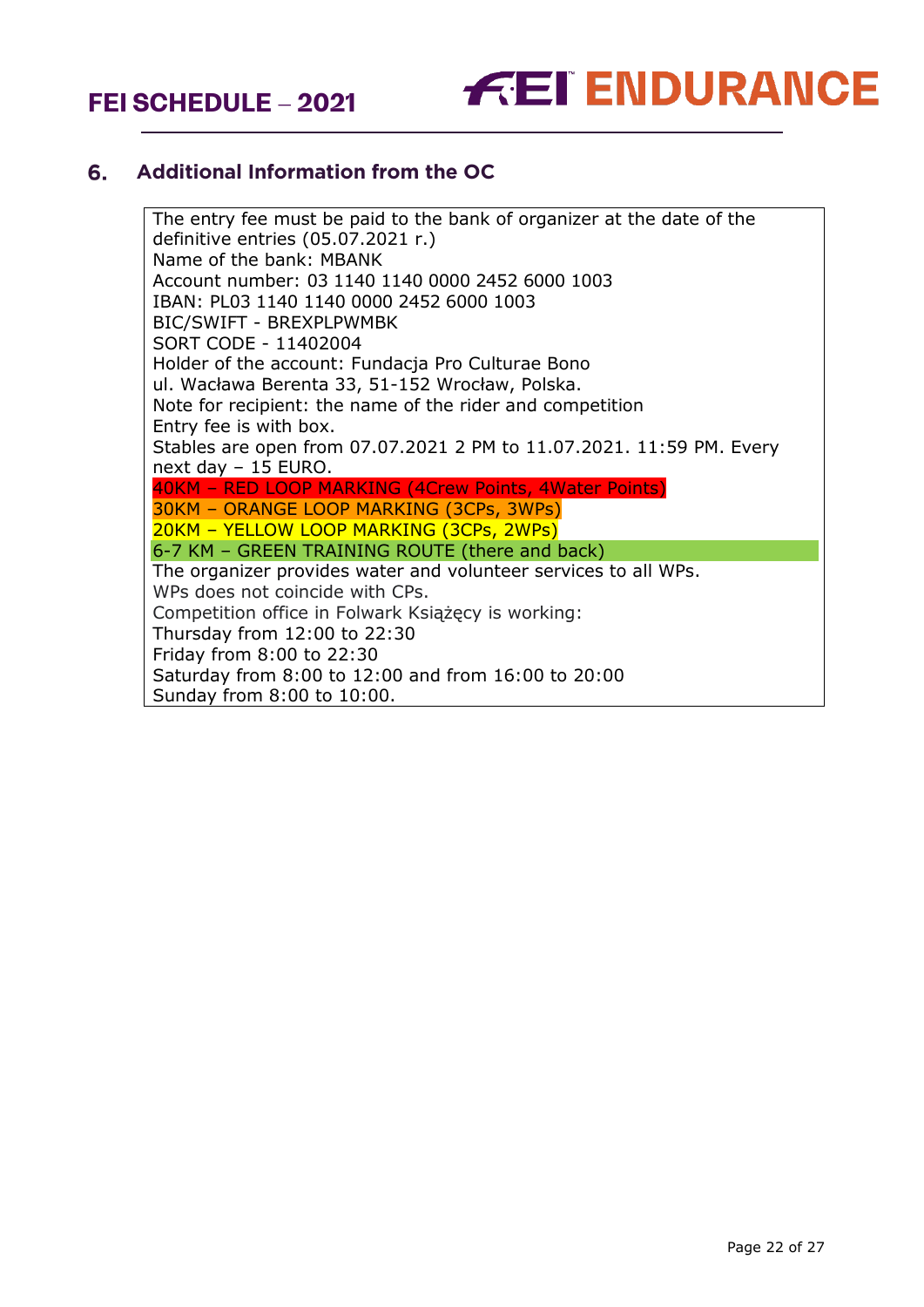#### <span id="page-22-0"></span> $Z_{\bullet}$ **Prize Money Distribution:**

#### **DEDUCTIONS FROM PRIZE MONEY AT COMPETITIONS**

**Full details of any deductions from prize money should be outlined in the schedule. This includes government taxes. If it is necessary for organisers to deduct such taxes, they should provide participants with an official form indicating the amount of tax deducted upon application.** 

**The tax form should be provided to the athletes upon arrival and returned to the organiser prior to departing.**

<span id="page-22-1"></span>**7.1 Total Prize Money** None

#### <span id="page-22-2"></span>**7.2 Breakdown of prize money:**

| $1^{st}$ $\circ$ $\circ$ | $3^{\text{rd} \circ \circ \circ}$ | 5 <sup>th ∘ ∘ ∘</sup>             |
|--------------------------|-----------------------------------|-----------------------------------|
| $2^{nd}$ $\circ$ $\circ$ | ⊿th ∘ ∘ ∘                         | $6^{\text{th} \circ \circ \circ}$ |

*(to add more if applicable)*

#### **IMPORTANT**

**The value of the 1st prize must not exceed 1/3 of the total prize money distributed for the competition. The minimum number of prizes offered for each competition must be allocated on the basis of one prize for every commenced four Athletes, with a minimum of five prizes. The total amount of prize money shown for each Competition in the schedule must be distributed. (Art 127, 128)**

#### **7.3 Awards**

<span id="page-22-3"></span>An award must be given to all competitors who complete the ride. Please describe awards to be distributed.

ROSETTE TO ALL FINISHES. CUPS AND HORSE FEED FOR THE FIRST THREE PLACES. SMALL

MATERIAL PRIZES.

FOR FIRST THREE PLACES ENTRY TO MASSAGES, SPA AND WELLNESS IN ZAMEK KLICZKÓW

THALGO SPA.

BEST CONDITION – SASH, CUP AND HORSE FEED.

IMPORTANT - MANDATORY PRESENCE AT THE DECORATION CEREMONY !!! AWARDS SHALL

NOT APPROVED !!!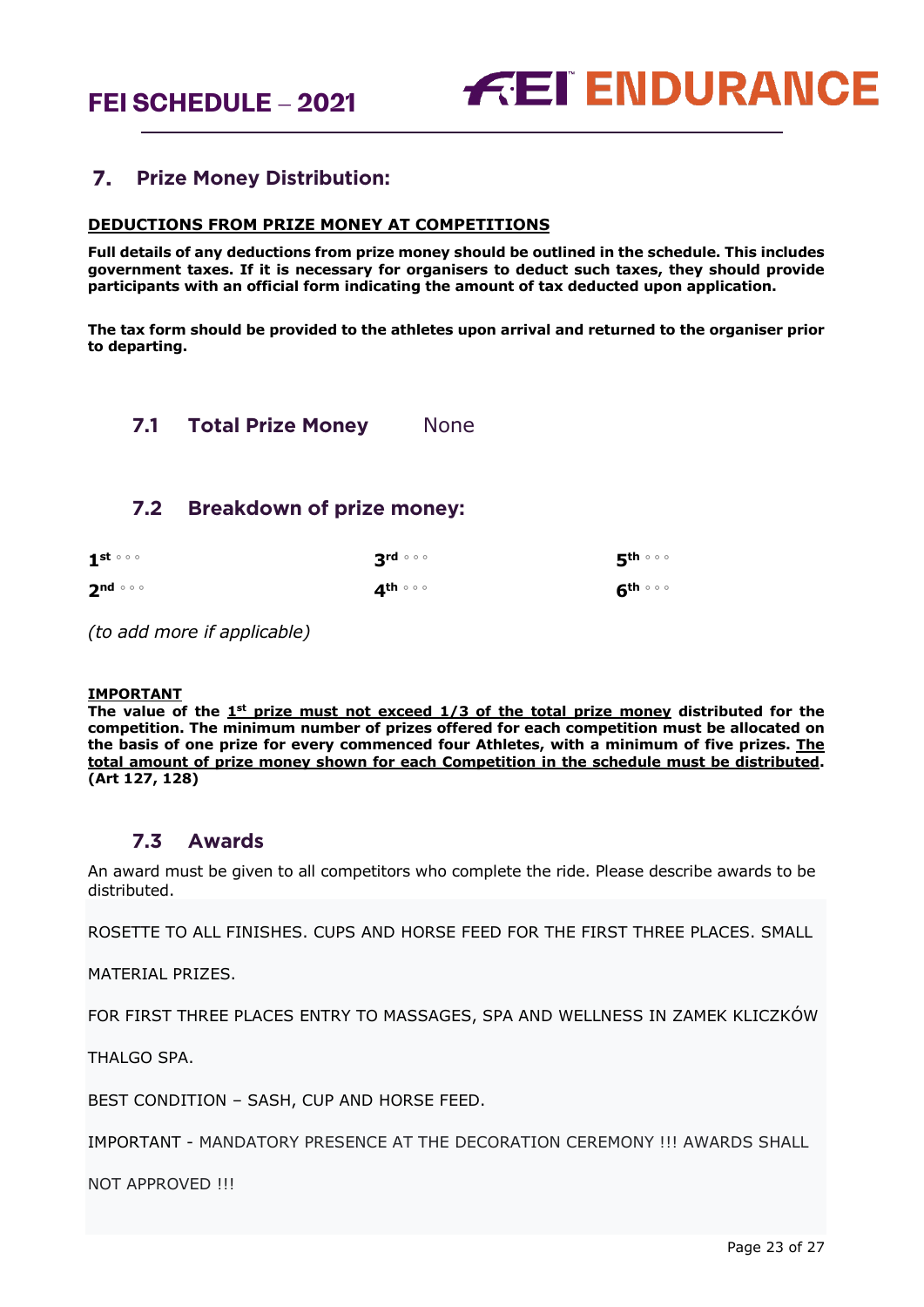

# <span id="page-23-0"></span>**XVI. ANNEXES**

#### <span id="page-23-1"></span>**FEI Entry System**

Please fill the form below in order to provide you and the other members of your committee or your IT Providers access to the FEI Entry System.

| FEI $ID^1$ :    | 10119177                       |                             |
|-----------------|--------------------------------|-----------------------------|
| Name*:          | <b>KOWALSKI</b>                |                             |
| First Name*:    | <b>PAWEŁ</b>                   |                             |
| E-Mail*:        | pkowalski@a-co.pl              |                             |
| Access Rights*: | $\boxtimes$ Admin <sup>2</sup> | Consult $3$<br>$\Box$       |
| Events $4$ :    | 000                            |                             |
|                 |                                |                             |
| FEI $ID^1$ :    | 000                            |                             |
| Name*:          | 000                            |                             |
| First Name*:    | 000                            |                             |
| E-Mail*:        | 000                            |                             |
| Access Rights*: | $\Box$ Admin <sup>2</sup>      | $\Box$ Consult <sup>3</sup> |

<sup>1</sup> If already have an FEI user account.

<sup>2</sup> Provides you the required access to manage entries and substitutions and download entries/lists.

<sup>3</sup> You are just able to consult and download the entries/lists.

<sup>4</sup> Leave the field blank if the user deals with the entries of all events in the show.

**\* Mandatory Fields**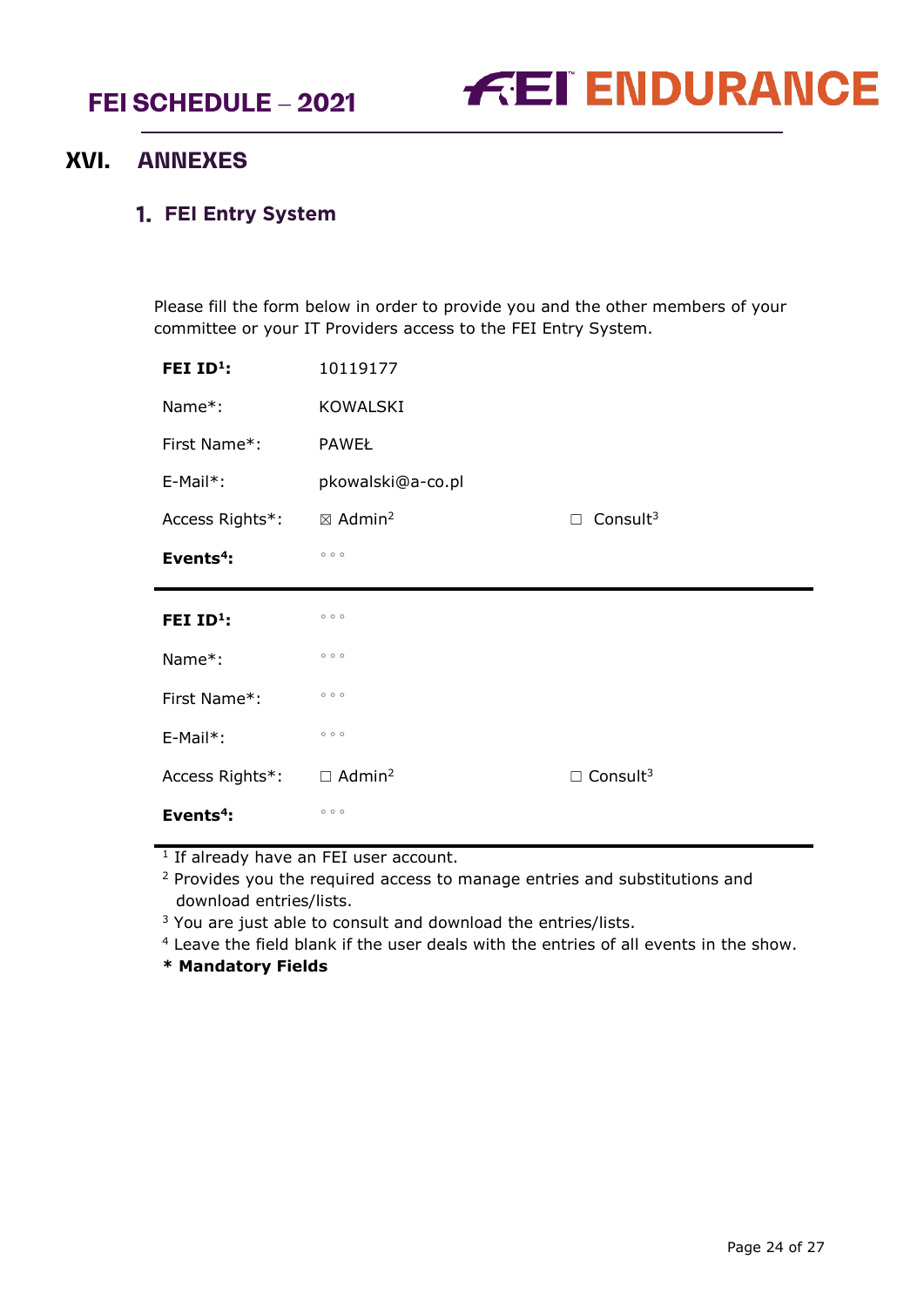

# 2. Results

<span id="page-24-0"></span>In order to proceed with the results publication and for qualification purposes the FEI requires results **to be uploaded directly on the FEI Database** within two days after the conclusion of the event.

All relevant information, file format and tutorial can be found on this page: <http://inside.fei.org/fei/your-role/organisers/xml-format>

If you or your provider are unable to produce the required files, results will be accepted by email to [results@fei.org,](mailto:results@fei.org) in the proper Excel or "XML" format immediately after the event. Please refer to compulsory format for CEIs/CEIOs/Championships and Games; the file can be downloaded using the following link:

https://inside.fei.org/fei/your-role/it-services/results/endurance-results-forms

#### **All results must include FEI Passport Registration number of horses and FEI ID numbers of Athletes.**

Please note that as per Art. 109.6 (GR): ORGANISERs of International Events must inform the FEI and NFs whose teams or individuals have taken part, of the results and prize money paid to each placed Athlete and team, within five (5) days following the Event, unless otherwise specified for qualification and ranking reasons as communicated by the FEI.

Failure from ORGANISERs of International Events to provide the FEI with the appropriate result(s) and/or prize money information by the aforesaid deadline and/or in the aforesaid format shall entail a warning for the first violation and thereafter a fine of CHF 1'000.- per violation.

#### **The FEI may request a copy of the official PDF result signed by the relevant Officials at the Event.**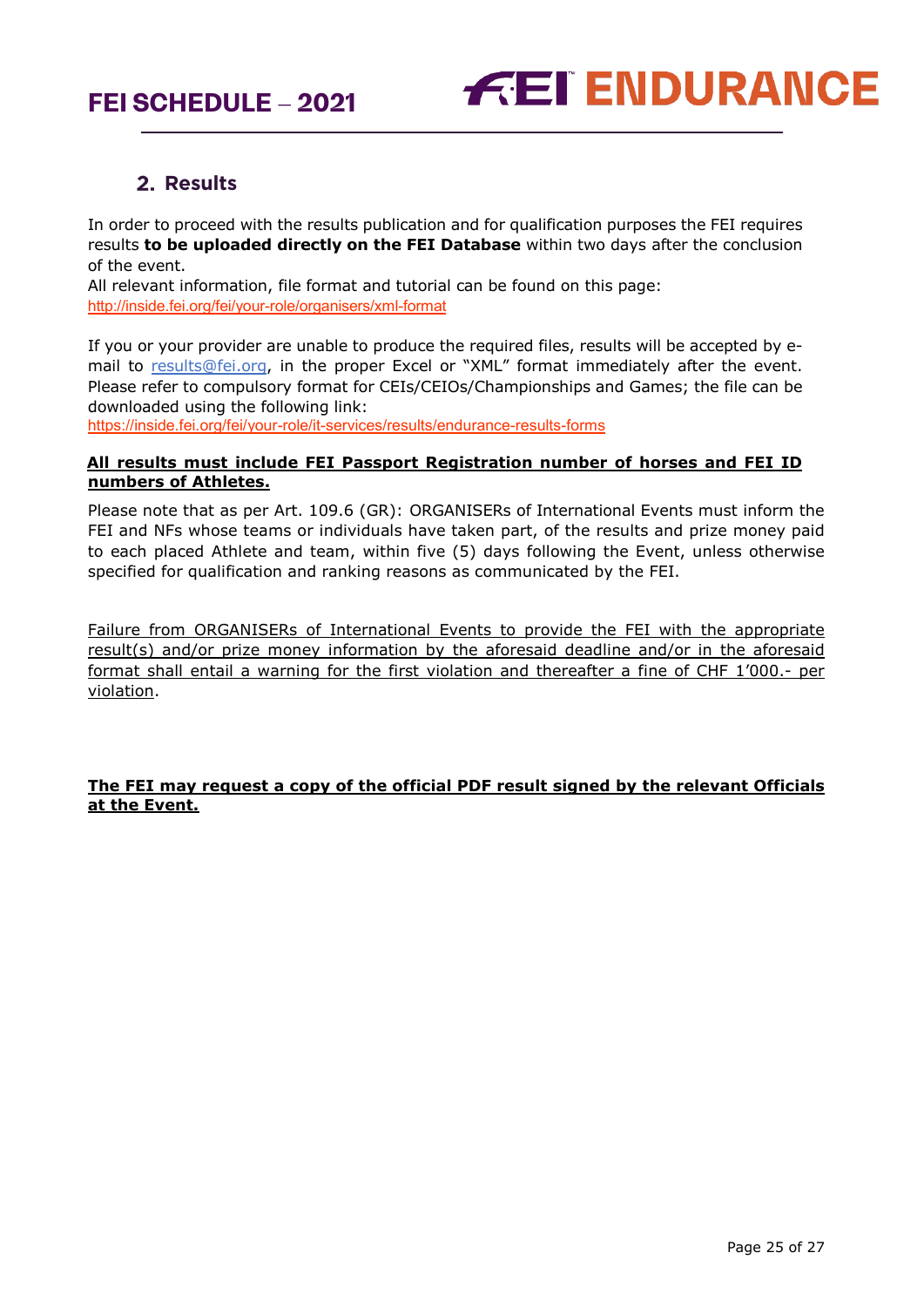

## **FEI Endurance Organisers' Protocol**

With an aim to further ensure the welfare of equine and human athletes at International Endurance Events, the safety of all participants and the implementation and respect of common principles of behaviour, fairness, and sportsmanship, the FEI has created this FEI Endurance Organiser's Protocol (hereinafter the "Endurance Protocol") to guarantee the correct and full application of the applicable FEI Rules and Regulations in your Events, in particular but not limited to, the FEI General Regulations, the FEI Endurance Rules, the FEI Veterinary Regulations, the FEI Anti-Doping Rules for Human Athletes and the FEI Equine Anti-Doping and Controlled Medication Regulations.

In order for the FEI to approve the competition schedules the Endurance Protocol **must** be signed by the Organiser and the National Federation, listing the Event(s). By signing the Endurance Protocol both aforementioned parties agree to comply with all applicable FEI Rules and Regulations, and in particular (but not limited to), with the following requirements:

- 1. Full cooperation must be given to the FEI Officials to ensure that they can perform their tasks according to the FEI Endurance Rules, in particular:
	- Ground Jury Art. Art. 853
	- Technical Delegate Art. 852
	- Veterinary Commission Art. 854
	- Chief Steward Art. Art. 855
- 2. Full cooperation must be given to the FEI Independent Governance Advisors (IGAs) to ensure that they can perform their tasks according to the FEI Endurance Rules Art. 856
- 3. The welfare of the horse must be a first priority and you must allow the FEI Officials to take all necessary measures to safeguard it, as per the FEI Endurance Rules, including but not limited to:
	- Loops of the course must not be specially designed and/or constructed to encourage high speeds - Art. 818
	- Allowing for the reduction of the pulse criteria Art. 816.9.2. The pulse criteria may be reduced during the ride if, in the opinion of the President of the Veterinary Commission in consultation with the Foreign Veterinary Delegate, the President of the Ground Jury and the Technical Delegate they believe there is a danger to the safety of the Horses.
	- The Veterinary Commission has absolute control on all matters concerning horse welfare – Annex 5, Art.1.
	- The Technical Delegate or the Ground Jury together with the Veterinary Commission can decide to modify the length of timed holds according to extreme weather conditions or other exceptional circumstances…. - Art. 816.9.3.